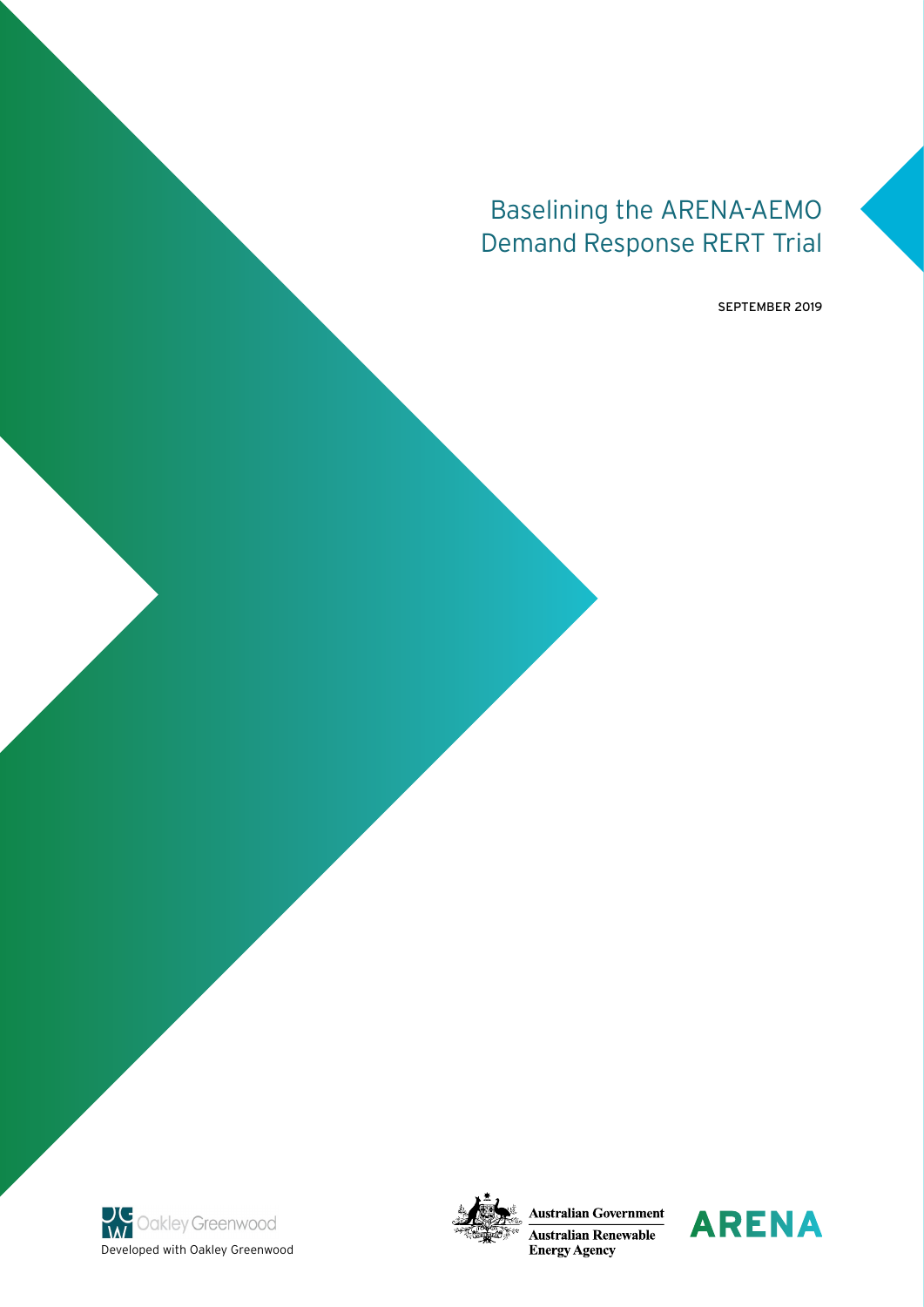#### DISCLAIMER

This report has been prepared by Oakley Greenwood (OGW) at the request of the Australian Renewable Energy Agency (ARENA). It is intended solely to provide information on baseline methodologies for demand response activities. The information contained in this report, including any diagrams, specifications, calculations and other data, remain the property of ARENA. This report may not be copied, reproduced, or distributed in any way or for any purpose whatsoever without the prior written consent of ARENA.

The report is provided as is, without any guarantee, representation, condition or warranty of any kind, either express, implied or statutory. ARENA and OGW do not assume any liability with respect to any reliance placed on this report by third parties. If a third party relies on the report in any way, that party assumes the entire risk as to the accuracy, currency or completeness of the information contained in the report.

© Australian Renewable Energy Agency 2019

DOCUMENT INFORMATION Project ARENA-AEMO Demand Response RERT Trial Client ARENA Report prepared by Lance Hoch (lhoch@oakleygreenwood.com.au) Date September 2019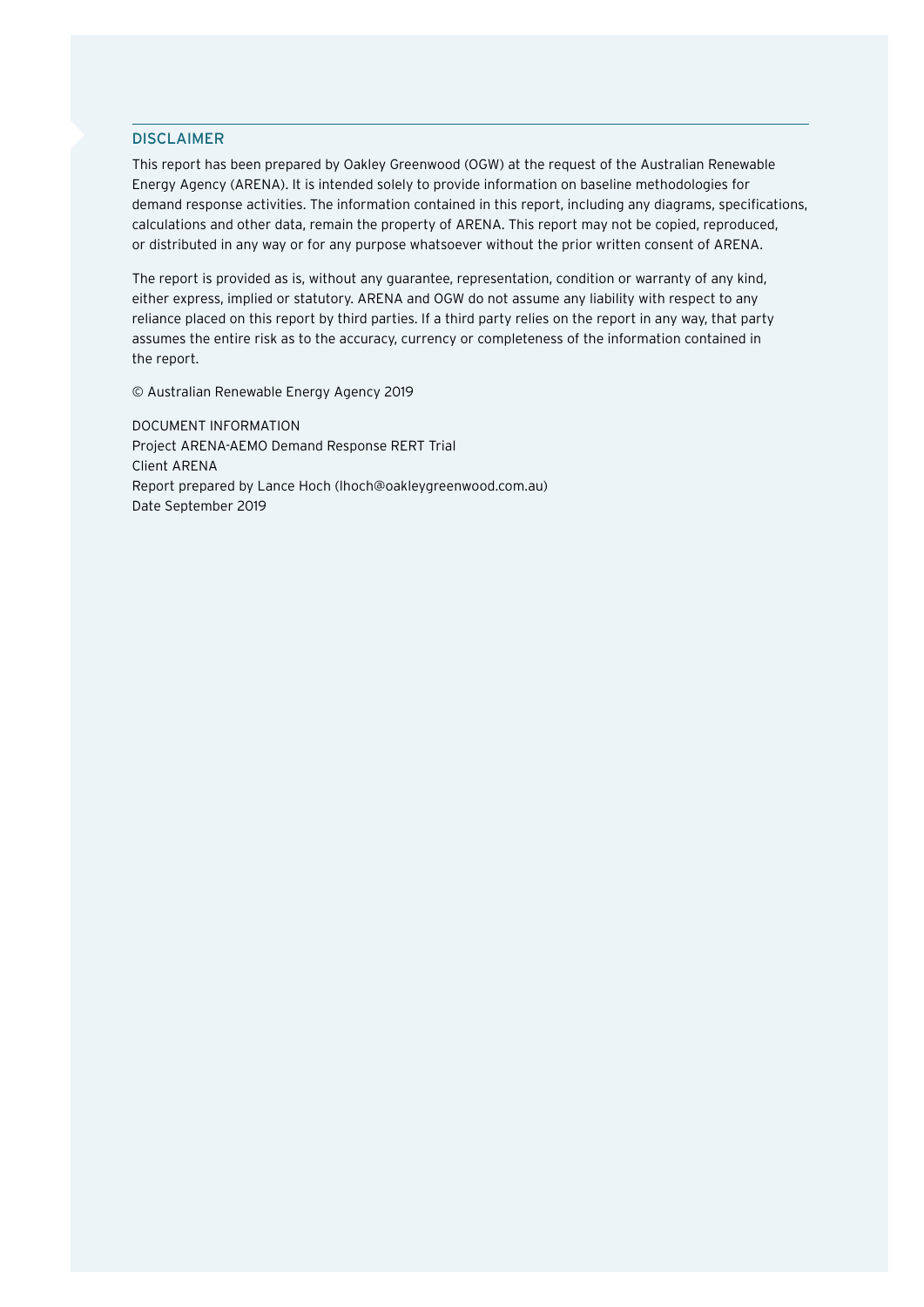# **CONTENTS**

| 1. | <b>Executive Summary</b> |             |                                                              |                           |  |  |
|----|--------------------------|-------------|--------------------------------------------------------------|---------------------------|--|--|
| 2. |                          | Background  |                                                              | 2                         |  |  |
|    | 2.1                      |             | The ARENA-AEMO Demand Response RERT Trial                    | $\mathsf{2}^{\mathsf{2}}$ |  |  |
|    | 2.2                      |             | The role of baselines in DR programs                         | 2                         |  |  |
| З. |                          |             | Baselining in the RERT                                       | 3                         |  |  |
|    | 3.1                      |             | Perceived shortcomings of the '10 of 10' methodology         | 3                         |  |  |
|    | 3.2                      |             | The approach taken in this assessment                        | 4                         |  |  |
|    | 3.3                      |             | Alternative baseline methodologies tested                    | 5                         |  |  |
|    | 3.4                      |             | Key evaluative measures used                                 | 5                         |  |  |
| 4. | <b>Findings</b>          |             |                                                              | 6                         |  |  |
|    | 4.1                      |             | Sample size and coverage                                     | 6                         |  |  |
|    | 4.2                      |             | Industrial loads                                             | 7                         |  |  |
|    | 4.3                      |             | Highly intermittent loads                                    | 10                        |  |  |
|    | 4.4                      |             | Commercial loads                                             | 10                        |  |  |
|    | 4.5                      |             | Loads that vary from day to day, but in a consistent pattern | $12 \overline{ }$         |  |  |
|    | 4.6                      |             | Residential loads                                            | 14                        |  |  |
|    |                          |             | 4.6.1 Weather-sensitive loads                                | 14                        |  |  |
|    |                          |             | 4.6.2 Loads influenced by rooftop PV generation              | 15                        |  |  |
|    | 4.7                      |             | Impact of a larger adjustment factor                         | 17                        |  |  |
| 5. |                          |             | Alternative approaches to baselining                         | 19                        |  |  |
|    | 5.1                      |             | Approaches identified by proponents in the ARENA program     | 19                        |  |  |
|    |                          | 5.1.1       | AGL                                                          | 19                        |  |  |
|    |                          |             | 5.1.2 United Energy                                          | 19                        |  |  |
|    |                          |             | 5.1.3 Zen Ecosystems                                         | 19                        |  |  |
|    | 5.2                      |             | Approaches identified in other jurisdictions                 | 19                        |  |  |
|    |                          | 5.2.1       | <b>PJM</b>                                                   | 20                        |  |  |
|    |                          |             | 5.2.2 South Korea                                            | 20                        |  |  |
| 6. |                          | Conclusions |                                                              | 21                        |  |  |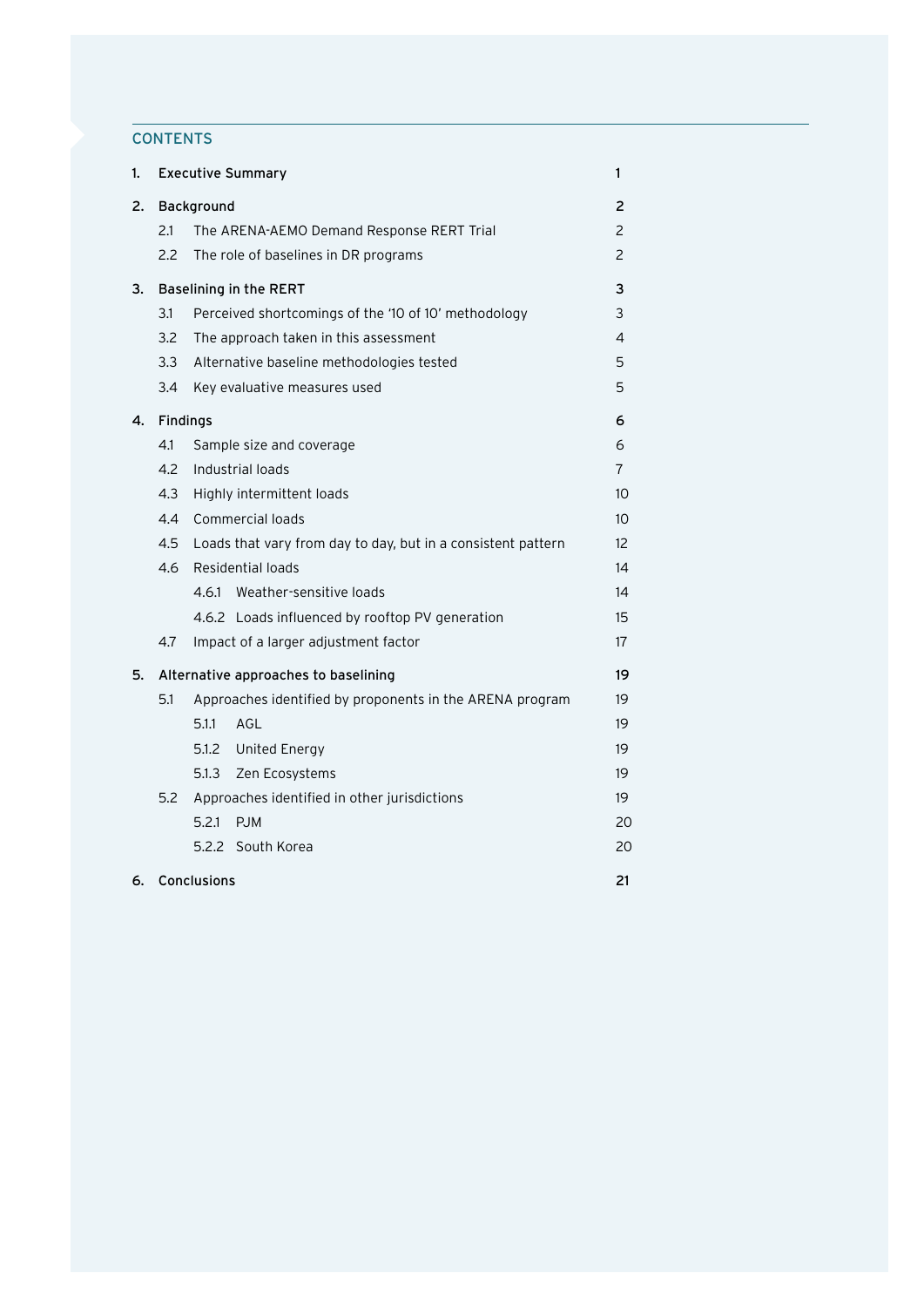## <span id="page-3-0"></span>1. EXECUTIVE SUMMARY

In 2017, ARENA and AEMO entered into a Memorandum of Understanding to jointly develop 'proof of concept' projects that support the integration of renewable energy into the energy market, while maintaining system reliability and security. As part of this initiative, a three-year Demand Response (DR) Short Notice Reliability and Emergency Reserve Trader (SN RERT) trial (RERT Trial) was developed to provide evidence to inform DR's role in maintaining grid security and reliability.

A key characteristic of DR, as compared to energy consumption, is that it cannot be measured directly. It is estimated by comparing actual consumption with a prediction of what would have occurred if the request for DR had not been made. There are several approaches for generating this prediction, of which baselining – using the history of the site's demand – is the most common.

This report analyses the relative accuracy, bias and precision of the '10 of 10' baselining methodology used to predict the actual metered load for participants in the RERT Trial. Put simply, the '10 of 10' methodology uses the consumption of the 10 most recent qualifying days to construct a baseline.

The results of this analysis suggest that the '10 of 10' baseline methodology currently used in the RERT may be adequate for certain types of loads, particularly those of larger commercial and industrial customers whose energy consumption is relatively similar from day to day and not particularly weather sensitive.

Where the load shape is not relatively consistent from day to day, the '10 of 10' methodology can result in the baseline not being an accurate estimate. Considering this, the '10 of 10' methodology might not be appropriate for the following types of loads:

- Highly weather-sensitive loads This was primarily an issue for residential facilities, but also for some smaller commercial facilities where weather (and particularly ambient temperature) has a material impact on total energy demand;
- Loads influenced by rooftop PV generation This was only cited as an issue for residential facilities, though it applies in principle to commercial and industrial facilities where the PV generation capacity is material compared to the load providing DR;
- Loads that vary from day to day, but in a consistent pattern For example, where the facility has a different level or schedule of operation on specific days of the week (this was primarily cited as an issue for commercial and industrial facilities); and/or
- Highly intermittent loads For example, where the facility or specific load providing DR is driven by internal activity factors that are not related to external variables such as weather or day.

Other approaches that may offer better alternatives for these types of loads include anchoring or the use of control groups. Anchoring assesses the shape of consumption of the facility on days of like temperature in the past and the pre- and post-period consumption of the facility on the event day to construct the baseline.

A control group is a group of customers whose consumption on event days can be assumed (or has been shown) to be similar to that of the customers providing DR. The difference between consumption on the day of the DR event of the control group and the DR customers is taken to represent the amount of DR delivered.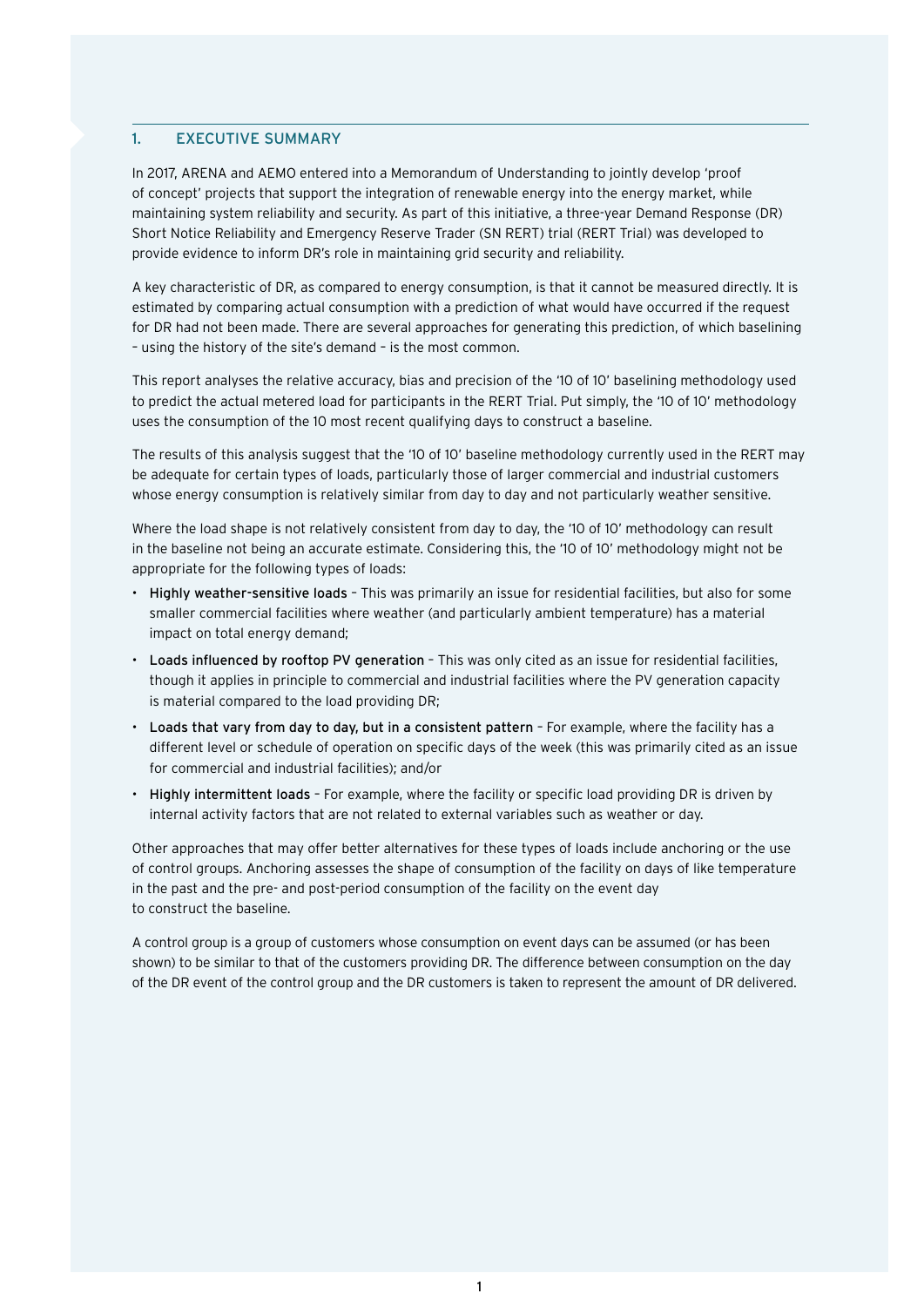# <span id="page-4-0"></span>2. BACKGROUND

# 2.1 The ARENA-AEMO Demand Response RERT Trial

In 2017, ARENA and AEMO entered into a Memorandum of Understanding to jointly develop 'proof of concept' projects that support the integration of renewable energy into the energy market. As part of this initiative, a three year DR Short Notice RERT Trial was developed to:

- Evaluate the performance of various demand response (DR) resources in electricity supply contingency events.
- Improve the commercial and technical readiness of innovative DR approaches, such as engagement with mass market customers through behavioural and technology-enabled responses.
- Provide an evidence base to inform the design of a new market, or other mechanisms, for provision of demand response to assist with grid reliability and security.

In total, \$35.7 million of funding was provided, with ARENA providing up to \$28.55 million of funding, and the NSW Government providing \$7.18 million for NSW projects (funded in a 50/50 split with ARENA). Proponents within the trial are required to sign on to the AEMO Short Notice RERT Panel and make their DR capacity available if and when requested, at 2017 prices. Proponents receive the ARENA grant in the form of availability payments that are provided after semi-annual test dispatches confirm the proponent's ability to deliver the amount of DR they have been contracted for. Proponents also receive usage payments from AEMO that are capped at \$1,000/MWh for demand response activated under the RERT process.

# 2.2 The role of baselines in DR programs

DR is defined as the reduction in demand that occurs at a connection point as a result of a specific request to the end user from another party. A key characteristic of DR – as compared to energy consumption – is that it cannot be measured directly. It is estimated by comparing actual consumption with a prediction of what would have occurred if the request for DR had not been made.

There are several approaches for estimating DR<sup>1</sup>, of which baselining - using the history of the site's demand – is the most common. The level and pattern of consumption on other days (when no request for DR was made) is taken as the baseline for the customer or group of customers providing DR. The difference between the baseline and the metered consumption that occurs in response to the DR request is deemed to be the amount of DR delivered.

There are a number of variables to consider when developing a baseline:

- How the 'history' used in the approach is defined. This includes:
	- What constitutes a 'qualifying day' in the baseline calculation<sup>2</sup> for example, should the approach consider the same type of day (weekday versus weekend) as the DR day, or whether the historical days should be similar to the DR day in other respects, such as weather conditions.
	- How many qualifying days should be considered when developing the baseline.
	- How far back in time you can go in selecting qualifying days.
- How the approach adjusts the baseline for consumption prior to the start and immediately after the end of the DR period.

<sup>1</sup> Other common approaches for quantifying the amount DR provided during a DR event include anchoring and the use of a control group.

<sup>2</sup> 'Qualifying days' are defined in the RERT Trial contract (and in AEMO's agreements for DR in all other parts of the RERT) as "calendar weekdays... which are not public holidays (in that location) and on which demand response events have not been called for the NMI."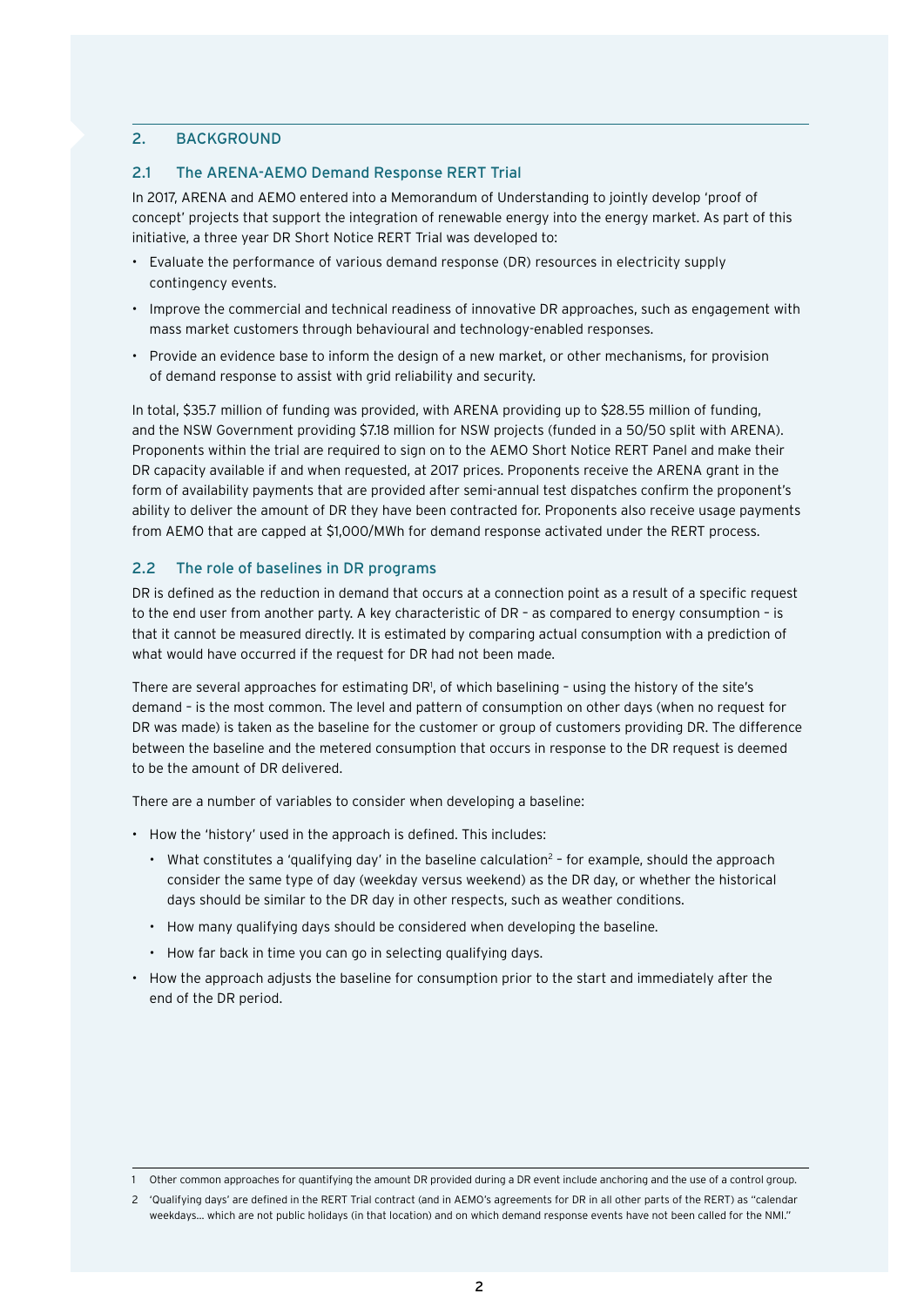# <span id="page-5-0"></span>3. BASELINING IN THE RERT

The baseline methodology selected by AEMO for use in the RERT Trial – and for DR contracted in other parts of the RERT – was developed by the California Independent System Operator (CAISO) and is known as the '10 of 10' baseline.

This approach uses the consumption of the 10 most recent qualifying days to construct the baseline. Qualifying days are defined as being either the 10 most recent weekdays, if the DR event takes place on a weekday, or the 10 most recent weekend days, if the DR event occurs on a weekend.3 The CAISO '10 of 10' methodology was chosen after an examination of several baselining approaches being used internationally at the time<sup>4</sup> and determined that, on average, it provided a more accurate baseline and entailed lower bias<sup>5</sup> than the other approaches examined.

It should be noted that baselining can be used to measure the DR delivered by a single customer or a group of customers in aggregate. In the RERT Trial, AEMO applies the baseline to the aggregated customer consumption of the trial proponent ('portfolio level').6

# 3.1 Perceived shortcomings of the '10 of 10' methodology

The CAISO '10 of 10' baseline load profile is derived from the 10 preceding qualifying days, adjusted for actual consumption on the day of the demand response event. This works best for facilities with load profiles that are quite consistent from day to day, such as the large industrial and some commercial loads that have been the traditional sources of DR in Australia and the USA.

However, where the load shape is not relatively consistent from day to day – and particularly where the load shape on an event day is different to the average load shape – the CAISO '10 of 10' method can result in the baseline not being an accurate estimate of what the consumption would have been on a DR event day in the absence of DR being provided.

The experience of several of the proponents in the first year of the RERT Trial suggested that the '10 of 10' methodology might not be appropriate for the following types of loads:

- Highly weather-sensitive loads This was primarily an issue for residential facilities, but also for some smaller commercial facilities where weather (and particularly ambient temperature) has a material impact on total energy demand.
- Loads influenced by rooftop PV generation This was only cited as an issue for residential facilities, though it applies in principle to commercial and industrial facilities where the PV generation capacity is material as compared to the load providing DR.
- Loads that vary from day to day, but in a consistent pattern For example, where the facility has a different level or schedule of operation on specific days of the week (this was primarily cited as an issue for commercial and industrial facilities).
- Highly intermittent loads For example, where the facility or specific load providing DR is driven by internal activity factors that are not related to external variables such as weather or day type. This was only cited as an issue for relatively large industrial loads but could also be relevant to individual residential and small non-residential facilities, for example a small industrial facility with intermittent but material machine loads<sup>7</sup>.

<sup>3</sup> The RERT baseline approach does not currently make explicit provision for RERT events on weekend days.

<sup>4</sup> Development of Demand Response Mechanism: Baseline Consumption Methodology – Phases 1 and 2, published July and October 2013 by AEMO; see<www.aemo.com.au>.

<sup>5</sup> AEMO, *DRM Detailed Design*, 2013.

<sup>6</sup> Schedule 2 to the RERT Panel Agreement states: "The aggregated electricity demand of all *NMI*s and *datastreams* in the list provided by the *Reserve Provider* to *AEMO* after *activation* will be used to calculate the baseline and the amount of *reserve activated*. Baselines and *reserve activated* will not be calculated for individual *NMI*s and *datastreams*"

<sup>7</sup> An important difference at the portfolio level is that this effect in a small customer facility would be unlikely to change the portfolio outcome, whereas such an occurrence in a large facility might do so.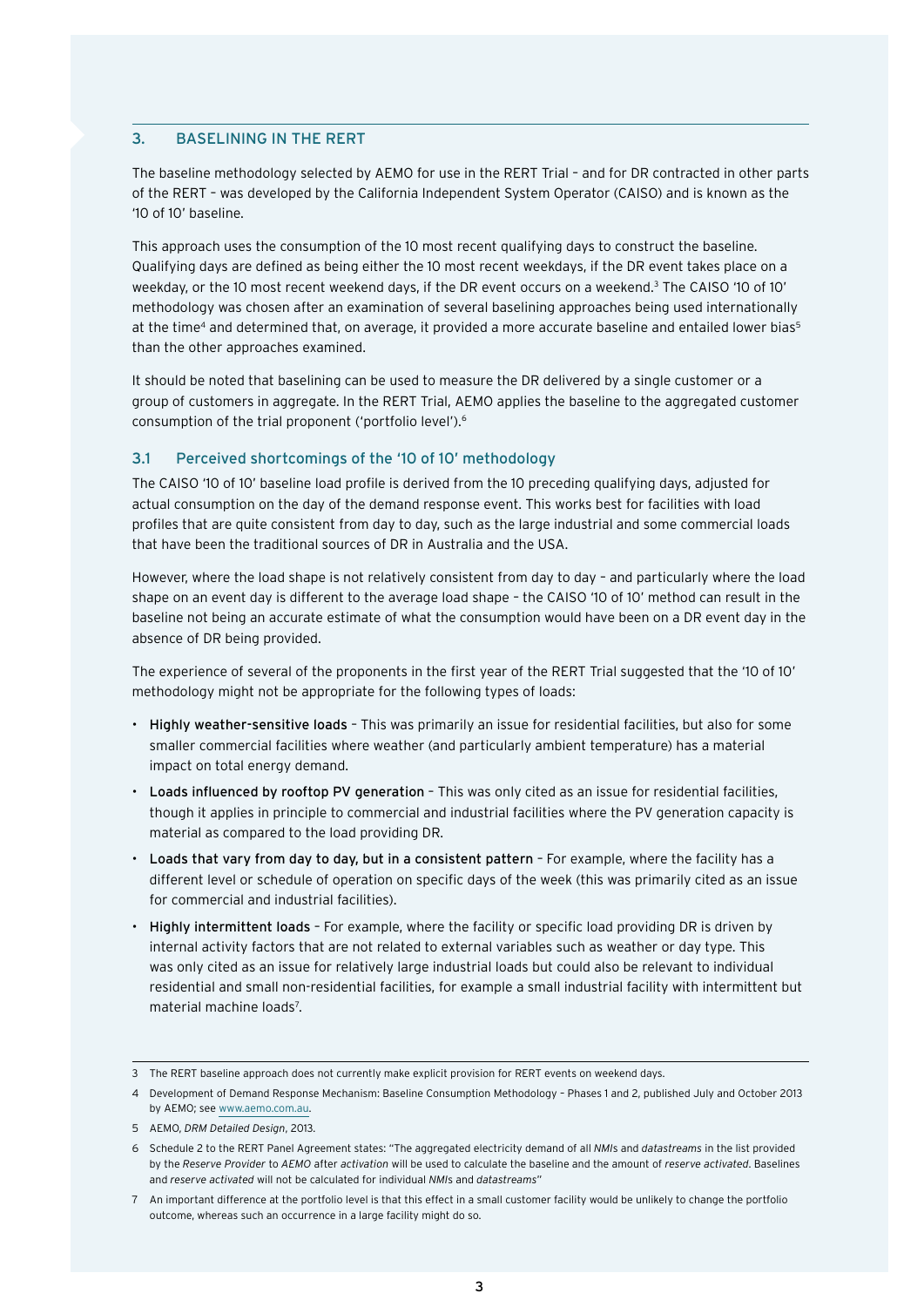# <span id="page-6-0"></span>3.2 The approach taken in this assessment

Modelling was conducted to assess the relative accuracy, bias and precision of the '10 of 10' and alternative baseline methodologies in predicting actual metered load for participants in the RERT Trial. The modelling was conducted using days and times similar to those on which the RERT would be most likely to be called (i.e. at times of very high demand). The approach taken in the modelling included the following steps:

#### 1. Developing simulated event days

2016-17 half-hourly metering data was obtained for all sites that had signed up to participate in the RERT Trial for the 2017-18 summer.

The 30 days of highest demand in the 2016-17 year in each of the three jurisdictions that participated in the Trial were identified. All of those that occurred on weekdays from 1 December 2016 through 31 March 2017 were selected as potential DR event days.<sup>8</sup> The assumed 4-hour potential RERT event period on each day was defined as extending from two hours before until two hours after the time of peak demand on that day. While a RERT activation could occur at any time, it is most likely to occur when demand is at its highest, as it is at those times when the balance between the available supply and demand is likely to be tightest, which in most places is on hot summer weekdays - particularly when several hot days occur in a row.<sup>9</sup>

The strength of this approach is that the data for the event day was what the participants actually did consume in the absence of a call for demand response, and this could be compared to the various baselines that had been constructed to determine how well that baseline predicted consumption on an event day.

# 2. Testing the suitability of the '10 of 10' approach by customer class and jurisdiction

For each customer class within each jurisdiction, the '10 of 10' approach was used to develop baselines for each national metering identifier (NMI) for each of the 30 simulated event days.

The accuracy, bias and precision of the '10 of 10' baselines in predicting the actual metered load of each site across the 30 days was then assessed using the statistics discussed in Section 3.4.

#### 3. Testing the ability of alternative approaches to provide better baselines

Where the '10 of 10' method did not provide sufficient accuracy for a customer class within a jurisdiction, alternative baselines (see Section 3.3) were developed.

The alternative baselines were then subjected to the same assessment of accuracy, bias and precision in predicting the actual metered load of each site across the 30 simulated DR event days.

#### 4. Comparing results and identifying the preferred baseline approach or additional analysis needed

The results of the '10 of 10' and alternative baseline approaches were compared for each load type.<sup>10</sup> Baselines that achieved higher levels of accuracy and precision and lower levels of bias were preferred. These results are discussed in the *Findings* section below.

<sup>8</sup> Most of the 30 highest demand days in each of the jurisdictions did occur within this timeframe. Where one of the highest 30 demand days occurred outside those dates the next highest demand day within those dates was selected.

As a further check, baselines were developed and analysed using the approach described here for every day from 1 December 2016 through 31 March 2017. This report presents the results for the 30 highest demand days, as they are more likely to be similar to conditions on days when the RERT is activated.

<sup>9</sup> It is very unlikely that more than a few of the end users participating in the ARENA program would have been asked to provide demand response during the 2016-17 summer because the RERT program was not operating in that year, and most of the participants in the ARENA-AEMO RERT DR Trial were not actively involved in DR programs prior to their involvement in the Trial.

<sup>10</sup> NMI metering data was analysed to establish the customer class and load type of the NMIs within the proponents' portfolios, as a significant proportion of the classifications originally provided by the proponents proved unreliable.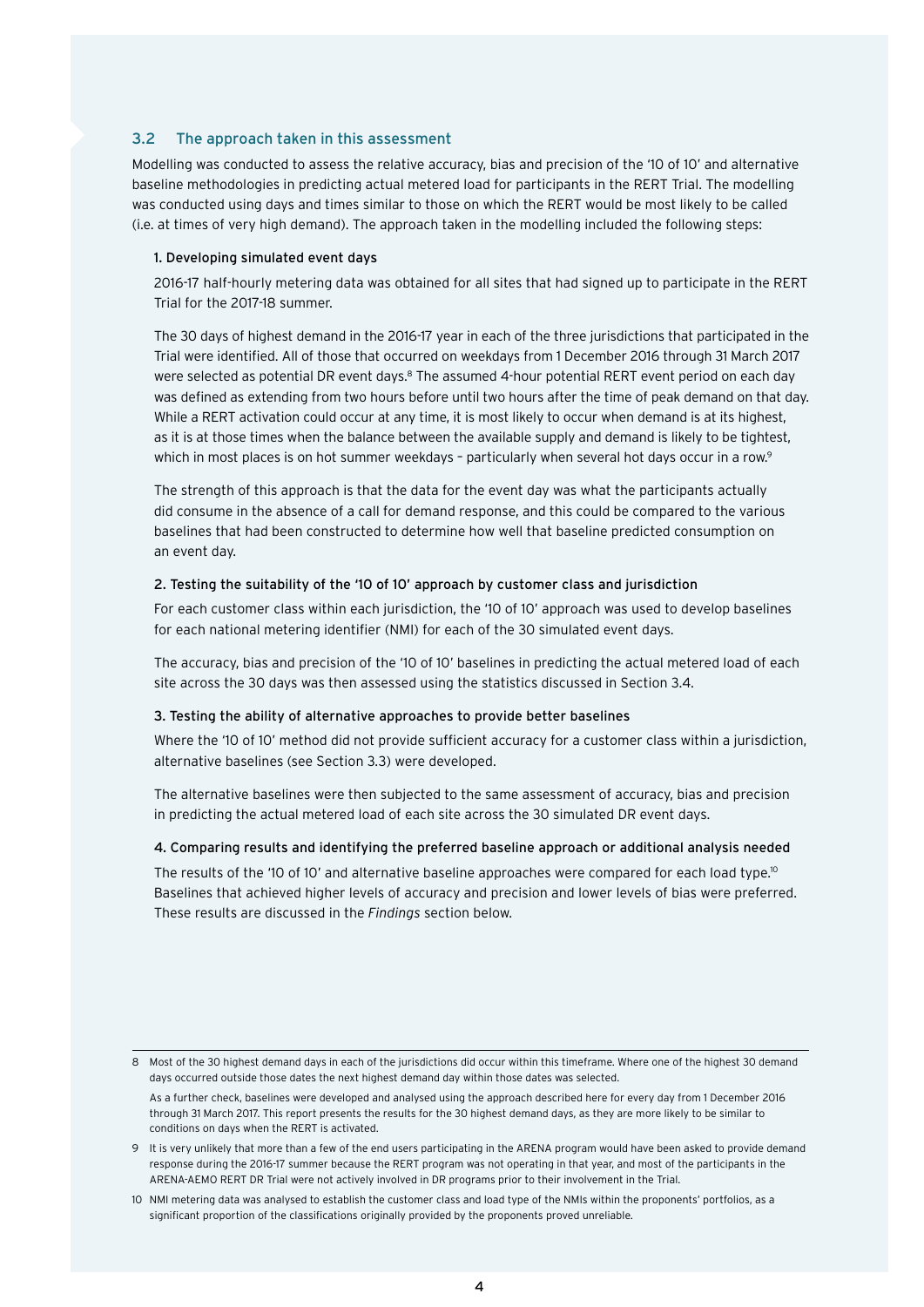#### <span id="page-7-0"></span>3.3 Alternative baseline methodologies tested

Alternative baseline methodologies were selected based on the work of the CAISO Baseline Adequacy Working Group (BAWG).<sup>11</sup> In 2017-18, the BAWG undertook a major review of the applicability and accuracy of the '10 of 10' baselining approach to a wider variety of load types, with significant attention to residential DR.

Based on the BAWG's work, the following alternative baseline approaches were tested for three of the four load types for which improvements to the '10 of 10' were being assessed:<sup>12</sup>

- '10 of 10' (current RERT trial method, including its 20% adjustment factor)
- Like days in terms of maximum temperature, including a larger (40%) adjustment factor<sup>13</sup>
- Like days in terms of average temperature, including a larger (40%) adjustment factor
- Like day of the week and maximum temperature, including a larger (40%) adjustment factor
- Like day of the week and average temperature, including a larger (40%) adjustment factor.

#### 3.4 Key evaluative measures used

The comparative analysis of baseline methodologies sought to identify the approach that would provide the most suitable baseline in terms of three evaluation measures<sup>14</sup>, each of which was calculated at the relevant portfolio level:

- Accuracy The degree to which the baseline is able to accurately predict energy demand.<sup>15</sup> Accuracy is considered to be the most important of the three evaluative measures.16
- Bias The degree to which the baseline method tends to over- or under-predict the actual metered load of the portfolio.<sup>17</sup> Most programs seek baselines with zero bias; however, baselines characterised by consistent but minor under- or over-estimates are acceptable as any residual error will be known and an adjustment factor can be considered.
- Precision Precision refers to how reliable the result is with repeated trials.<sup>18</sup> A precise outcome will show the same (or a very similar) result each time the method is employed. Where the results are precise, they can be adjusted for accuracy.

<sup>11</sup> The BAWG's alternative baselines were selected for assessment because they were developed with the specific purpose of improving the applicability and accuracy of the '10 of 10' approach, which had also been developed by CAISO.

<sup>12</sup> Highly intermittent loads were not tested using any of these alternatives because these loads are driven by internal activity factors that are not related to external variables such as weather or day type. As such, seeking correlations with weather or day of the week would be unlikely to be of value. An alternative approach for these types of loads is discussed in the following sub-section.

<sup>13</sup> The adjustment factor places a limit on the difference between the average consumption prior to (and, where a post-period adjustment factor is used, the average consumption after) the DR activation period and the consumption at that same time on the event day. The adjustment factor is used to raise (or lower) the baseline to reflect the consumption conditions of the event day. A larger adjustment factor may be appropriate where the drivers of consumption result in a marked change in consumption levels on an event day.

<sup>14</sup> The statistical tests employed in this study were the three key parameters used for comparing potential baselining methods in a DNV-KEMA study entitled *Development of Demand Response Mechanism, Baseline Consumption Methodology – Phase 2 Results Final Report*  that was commissioned by AEMO.

<sup>15</sup> Accuracy was measured by the Relative Root Mean Square of the Errors (RRMSE).

<sup>16</sup> As stated by DNV-KEMA in their report cited in the footnote above, "The RRMSE combines the systemic errors measured by the ARE (bias) and the variability of errors captured by the RER (precision)." For this reason, the RRMSE was used as the primary evaluative measure in this study.

<sup>17</sup> Bias was measured by the Average Relative Error (ARE).

<sup>18</sup> Precision was measured by the Relative Error Ratio (RER).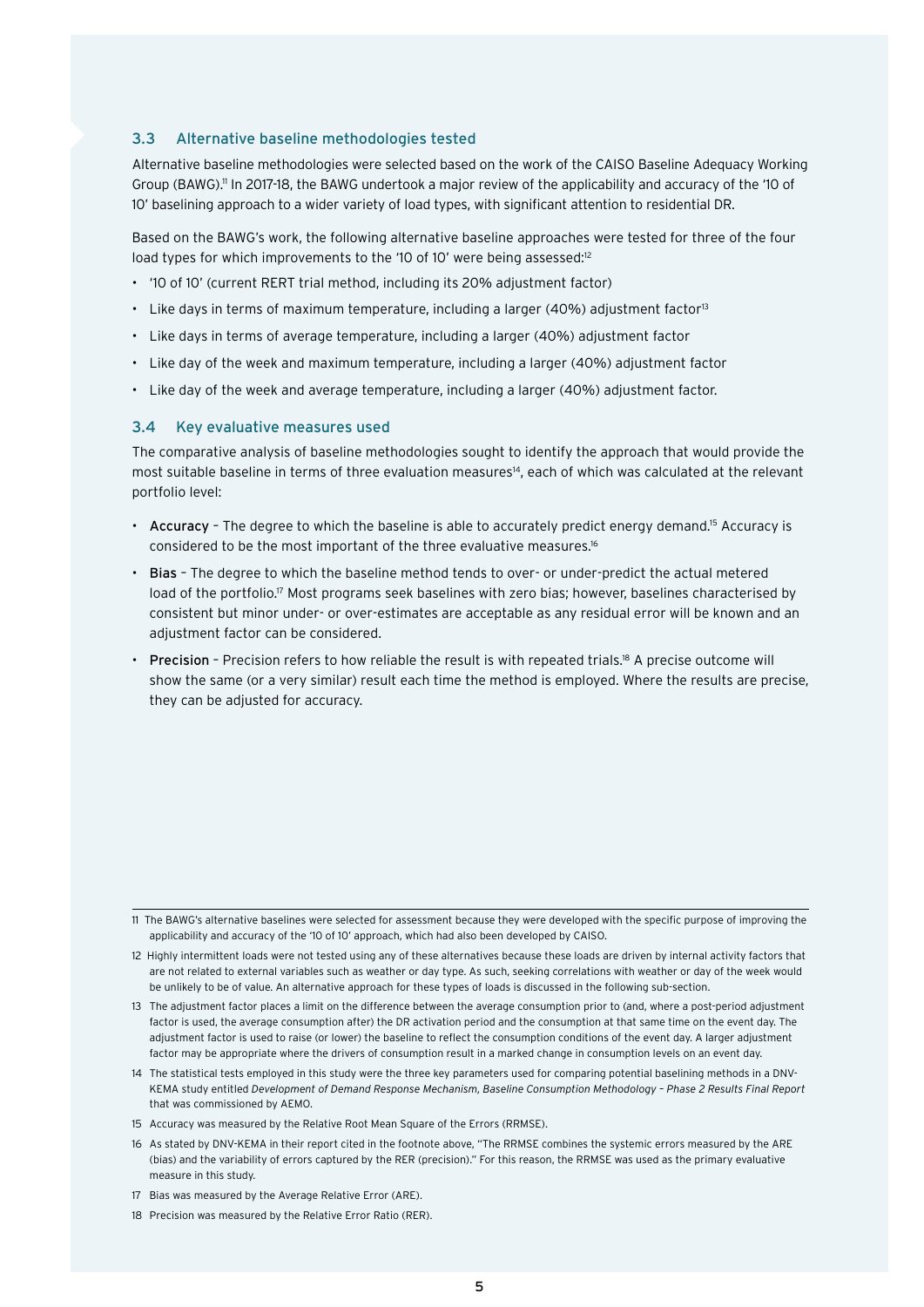<span id="page-8-0"></span>Figure 1 illustrates the difference between accuracy and precision.

#### Figure 1: Accuracy and precision illustrated



#### 4. FINDINGS

## 4.1 Sample size and coverage

Table 1 shows the number of sites that were included in the analysis by customer class within each of the jurisdictions. Table 2 shows the number of sites within each customer class for which alternative baseline methods based on load type were analysed.

|             | <b>VIC</b> | <b>NSW</b> | Total |
|-------------|------------|------------|-------|
| Residential | 6,448      | O          | 6,448 |
| Commercial  | 179        | 49         | 228   |
| Industrial  |            | 26         | 37    |

#### Table 1: Number of NMIs analysed by jurisdiction and customer class<sup>19</sup>

#### Table 2: Number of NMIs analysed by customer class and load type

|             | '10 of 10' | Weather-<br>sensitive | $PV-$<br>influenced | Consistently<br>variable        | Intermittent | <b>Total</b> |
|-------------|------------|-----------------------|---------------------|---------------------------------|--------------|--------------|
| Residential | 6.448      | 6,448                 | 1.064               | 0                               | 0            | 6,448        |
| Commercial  | 228        |                       | NA                  | Not<br>determined <sup>20</sup> | ΝA           | 228          |
| Industrial  | 26         | 26                    | NA                  | <b>NA</b>                       |              | 26           |

The sample sizes for several of the load types are very small, and there were no examples of some of the load types in some of the customer classes. This limits the conclusiveness of some of the results discussed below.

<sup>19</sup> At the time the sample of NMIs was drawn for this study, no metering information was available for any of the SA portfolios.

<sup>20</sup> The portfolio of one NSW proponent was characterised by consistently variable loads, with Thursday evenings showing a consistently higher level of consumption that other evenings. The precise number of NMIs within this portfolio exhibiting this pattern was not determined.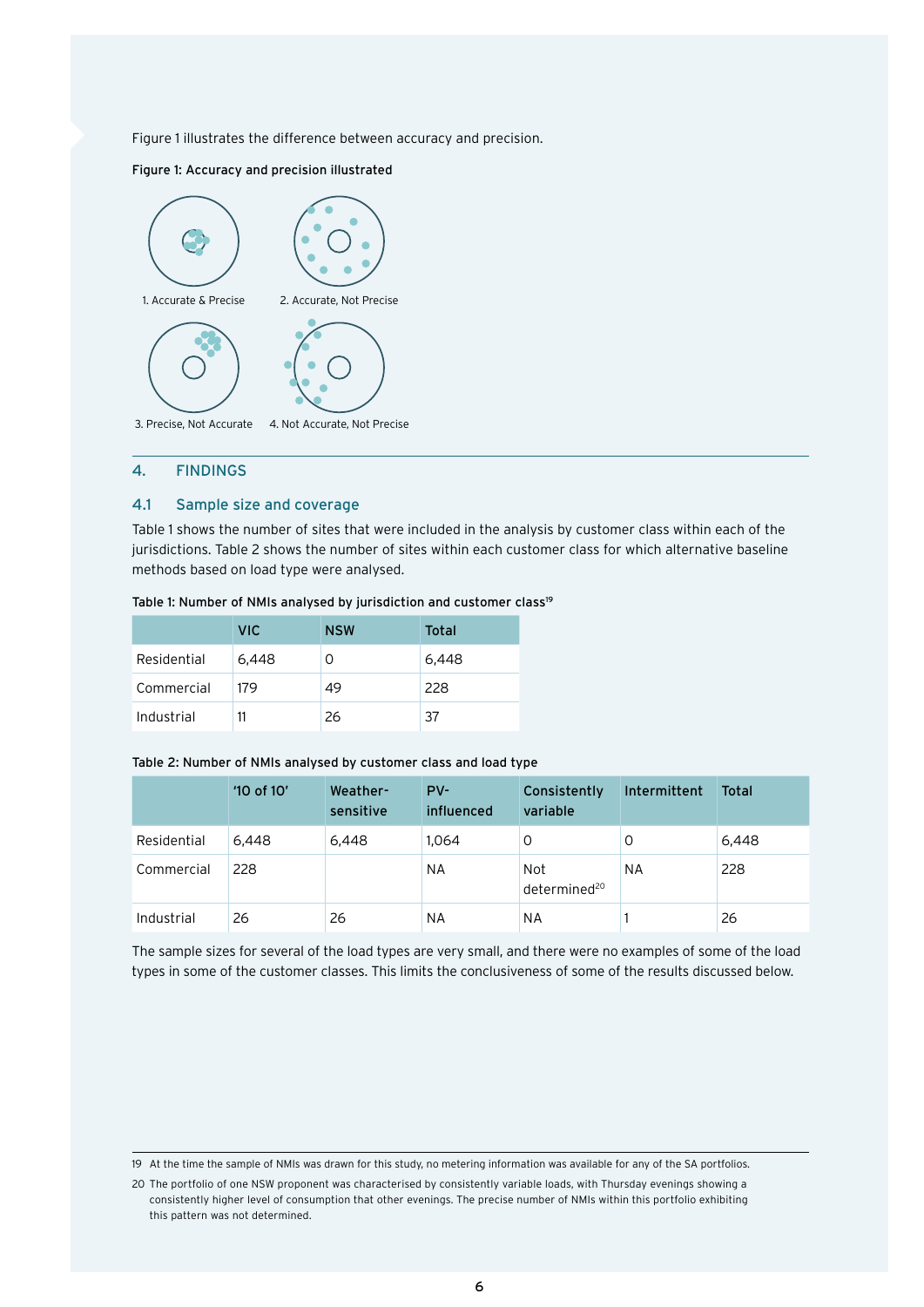#### <span id="page-9-0"></span>How to read the RRMSE vs ARE charts

Each dot in each chart represents the accuracy and bias of the aggregate baseline for the relevant portfolio of NMIs on a specific simulated event day. Each chart shows the results for each of the simulated event days for each of the baseline methods assessed.<sup>21</sup>

The relative root mean square of the errors (RRMSE) on the vertical axis measures how accurately the adjusted baseline represents the load profile during the 4-hour event period.22 The RRMSE is expressed as the ratio of the root mean square error to the average load, and is often shown as a decimal or a fraction. An RRMSE of 10 per cent or less is generally considered to be 'good', and an RRMSE between 10 and 20 per cent is considered to provide 'acceptable' accuracy.23

The average relative errors (ARE) score on the horizontal axis measures the bias of the baseline profile. If the ARE is negative, the adjusted baseline is underestimating the actual load on the day and therefore is a more conservative estimate of any DR. Similarly, if the ARE is positive, the baseline is overestimating the actual load on the day and will also overestimate the DR supplied.

The RER (Relative Error Ratio) was also calculated but for display purposes only the RRMSE and the ARE have been plotted.

Because the RRMSE measures accuracy it is generally used as the primary measure for selecting a baseline method.24 Where the RRMSE for two or more baseline methods is similar, the ARE can be used as a secondary selection metric; that is, a method with less bias would be preferred. The perfect baseline method would have all of its results with an RRMSE of 10 per cent or less and zero bias, or a symmetrical distribution of ARE scores. This latter outcome would result in the plotted results forming a perfect V shape.

# 4.2 Industrial loads

A total of 37 NMIs with industrial loads were analysed, 11 in Victoria and 26 in NSW. The results in the two states differed considerably, as shown in Figures 2 and 3.

- The '10 of 10' method produced quite accurate baselines for the Victorian industrial NMIs.
	- In 83 per cent of the simulated event days it produced a baseline whose accuracy was +/- 10 per cent of the actual aggregate consumption of these NMIs. In 97 per cent of the simulated event days it produced a baseline of acceptable accuracy (i.e.  $+$  / - 20 per cent).<sup>25</sup>
	- The use of weather variables or like-day of the week with 40 per cent adjustment factor cap did not result in an improvement in the accuracy of the aggregate baseline for these NMIs.
- The accuracy of the '10 of 10' baseline was much lower for the NSW industrial NMIs.
	- The '10 of 10' approach produced a good level of accuracy (i.e. +/- 10 per cent of actual consumption) for only 11 per cent of the simulated event days for this group of NMIs, and an acceptable level of accuracy in only 29 per cent of the simulated event days. However, this was better than the accuracy produced by any of the other baseline approaches tested.
	- Examination of the sample of NSW industrial NMIs revealed that six of the 36 were relatively large (ranging in average consumption from about 5 MW to about 20 MW) and exhibited a high level of load variability on a half-hourly basis (ranging from 20 per cent to 50 per cent from one half-hour to the next). The '10 of 10' baseline approach is unlikely to provide accurate results for such loads unless their half-hourly variations are similar from day to day.

<sup>21</sup> Although 30 simulated event days were tested with each of the baseline approaches, the graphs may contain fewer data points. This is because, for display purposes, the graphs were sized to exclude baseline results with RRMSE scores greater than 0.5.

<sup>22</sup> It should be noted that the RRMSE only measures the similarity of the baseline to the load on the DR event day within the DR period. It does not reflect similarity or otherwise outside those hours.

<sup>23</sup> Several groups including AEMO, PJM and KEMA have used the 10 per cent and 20 per cent thresholds as the definition of 'good' and 'acceptable' levels of accuracy.

<sup>24</sup> As noted by DNV-KEMA in their 2011 report *PJM Empirical Analysis of Demand Response Baseline Methods* for the PJM Markets Implementation Committee, "the RRMSE combines the systematic errors measured by the bias metric (the baseline's average relative error) and the variability of errors captured by the variability metric (relative error ratio)."

<sup>25</sup> Establishing an appropriate confidence level – that is, setting the percentage of events in which the baseline must produce 'good' or 'acceptable' accuracy in order for that baseline approach itself to be deemed suitable for use – is essentially a policy decision. Confidence levels of 90 per cent and 95 per cent are commonly used.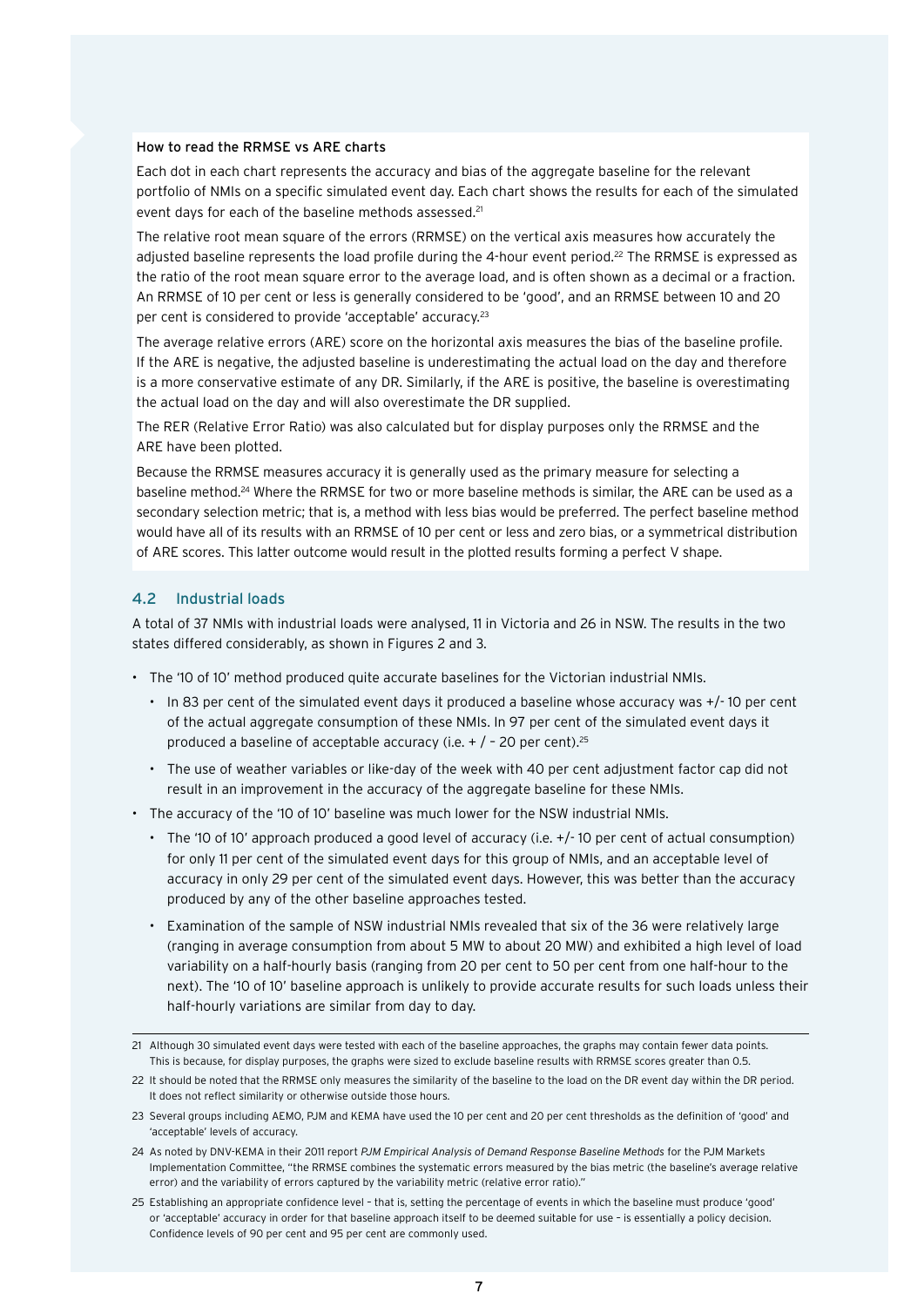Figures 2 and 3 illustrate the differences in the accuracy and bias of the various baseline approaches as applied to the industrial NMIs in Victoria and NSW.



Figure 2: Scatterplot results of accuracy and bias for VIC industrial NMIs

Note: LDW = Like weather day

MXT = Maximum daily temperature

AVT = Average daily temperature



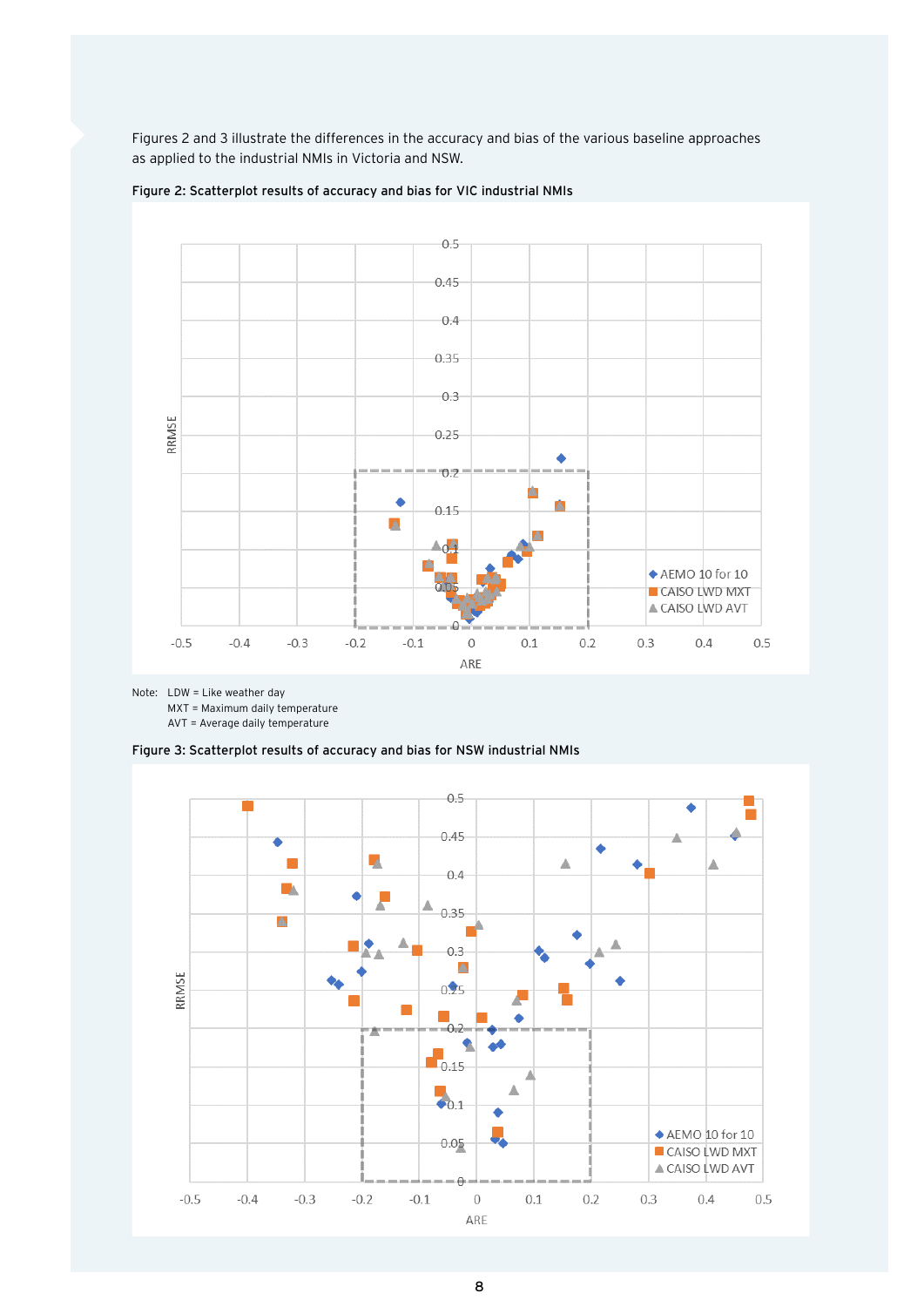Table 3 summarises the results shown in Figures 2 and 3. The accuracy of all of the baseline approaches modelled was significantly higher in Victoria compared to NSW. None of the baseline approaches modelled in NSW performed well, possibly due to the high level of load variability within this group. In Victoria, the '10 of 10' method delivered a comparable level of accuracy to the alternative methods tested.

# Table 3: Percentage of simulated event days for industrial loads in Victoria and NSW with 'good' and 'acceptable' accuracy using different baseline methods

| Jurisdiction & Baseline method    | Good accuracy<br>(RRMSE < 10%) | Acceptable accuracy<br>(RRMSE < 20%) |
|-----------------------------------|--------------------------------|--------------------------------------|
| <b>VIC industrial NMIs</b>        |                                |                                      |
| '10 of 10'                        | 83%                            | 97%                                  |
| Maximum temperature               | 83%                            | 100%                                 |
| Average temperature               | 72%                            | 100%                                 |
| Day of week & maximum temperature | 83%                            | 97%                                  |
| Day of week & average temperature | 83%                            | 97%                                  |
| <b>NSW industrial NMIs</b>        |                                |                                      |
| $'10$ of $10'$                    | 11%                            | 29%                                  |
| Maximum temperature               | 4%                             | 14%                                  |
| Average temperature               | 4%                             | 21%                                  |
| Day of week & maximum temperature | 0%                             | 11%                                  |
| Day of week & average temperature | 0%                             | 11%                                  |

# What defines good and acceptable accuracy?

The definition of what constitutes a 'good' or an 'acceptable' level of accuracy is essentially a policy decision. An RRMSE score of 10 per cent and 20 per cent have been used by AEMO, PJM and other organisations as thresholds of good and acceptable accuracy.

Tables 3 through 7 show the proportion of simulated event days on which the different baseline approaches achieved those levels of accuracy. The choice of the proportion of events in which a baseline approach should achieve a good or acceptable level of accuracy in order to be used is also a policy decision.

In the case of baseline accuracy in the RERT, the use of a baseline with a lower frequency of achieving good and acceptable accuracy will likely increase the total volume of DR that is available for use in the RERT, but will also;

- increase the potential for error in managing RERT events, leading to either more reserves needing to be maintained, increased potential for either load shedding to eventuate, or generators to be backed down when they may not have needed to be; and
- increase the risk that the amount of DR paid for by the market is not correct, noting that the direction of the error (over- or under-payment) will determine whether the overpayment benefits DR providers at the expense of consumers or vice versa.

Requiring a higher level of frequency of achieving good or acceptable accuracy, on the other hand, would reduce the risks of errors and incorrect payments noted above but will either:

- require the use of more and possibly more complex baselines to fit the drivers of consumption in different types of loads, particularly where there is a desire to increase the available volume of DR for use in the RERT and/or the ability of different types of customers to participate in the provision of DR for the RERT, thereby increasing administrative costs, or
- result in less DR being available for use in the RERT as the use of any baseline will be applicable to a smaller number of different types of loads as a higher frequency of achieving good or acceptable levels of accuracy is required.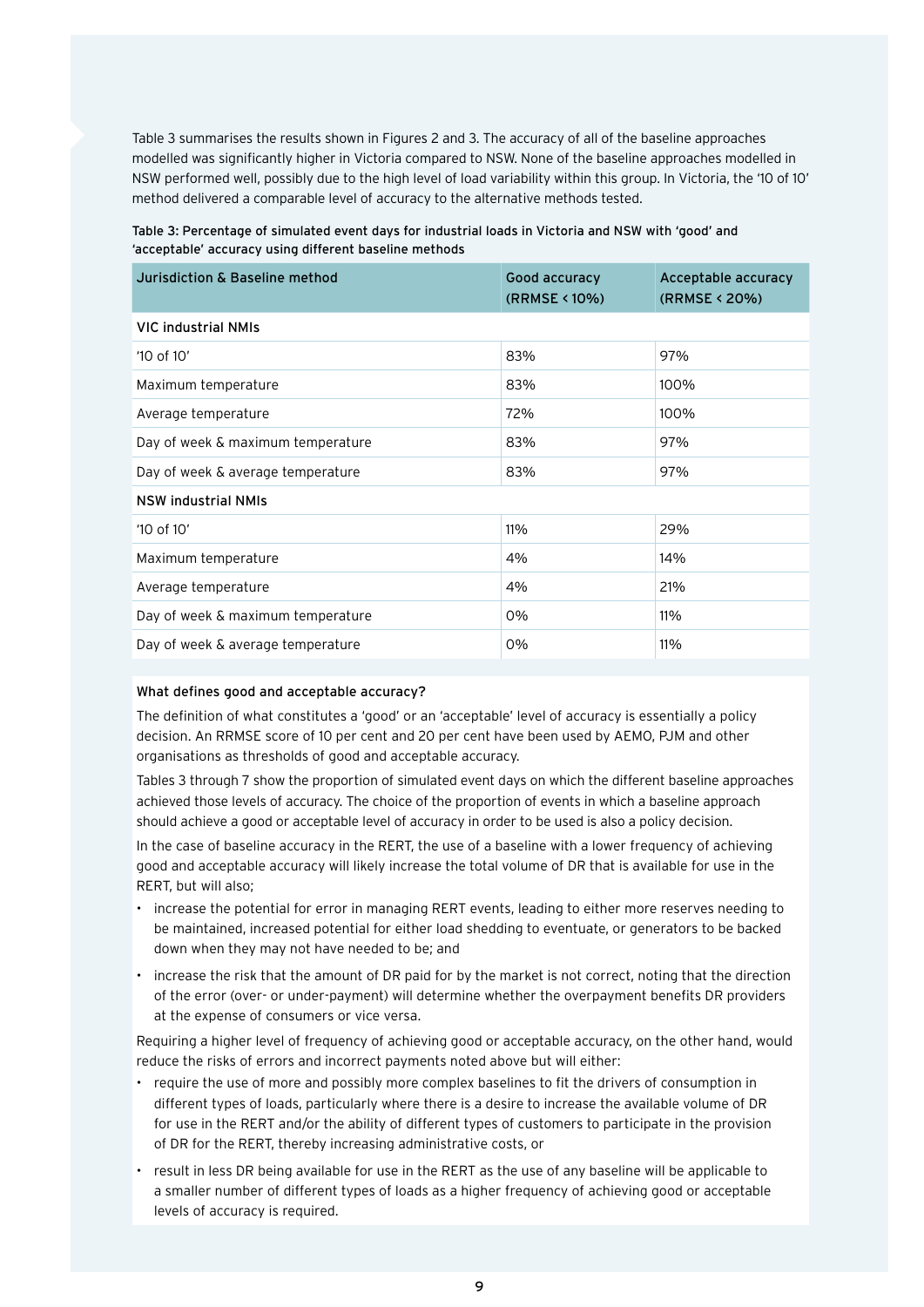#### <span id="page-12-0"></span>4.3 Highly intermittent loads

There were very few highly intermittent loads in the program dataset, and an assessment of the relative performance of the '10 of 10' and alternative baseline methodologies was not undertaken for them.

Assessment of the performance of these loads in a RERT event is not amenable to an average demand methodology (which includes the '10 of 10' and all the alternatives assessed). To illustrate this, consider the example of a press with a maximum load of 1 MW:

- If it operates at maximum load for five minutes in a one-hour period, it will consume 83 kWh
- If it operates at a constant load of 83 kW for the entire hour it would also consume 83 kWh.

Under any of the baseline methodologies assessed in this study, these two outcomes would be seen to be the same despite the difference in their implications for the power system. In the former case, the instantaneous demand of this load that would need to be met by central generation and the grid would be 1 MW, not 83 kW. This could be of significance in a RERT situation when generation capacity is severely limited as compared to expected aggregate demand.

A baseline based on instantaneous demand (or 5-minute average demand)<sup>26</sup> could provide a more accurate assessment of the level of demand response delivered, however, this was not tested within this study.

# 4.4 Commercial loads

A total of 228 NMIs with commercial loads were analysed, 179 in Victoria and 49 in NSW. The results in the two states again differed considerably.

- The '10 of 10' method did not perform particularly well with the Victorian commercial NMIs.
	- It produced a 'good' level of accuracy in only 48 per cent of the simulated event days, and an 'acceptable' level of accuracy in 76 per cent of them.
	- The inclusion of a weather factor and consideration of the day of the week did not result in more accurate baselines.
	- This is likely a product of the fact that the Victorian commercial sample had a very skewed distribution of customer sizes. Two of the NMIs had a peak interval demand of 450 kWh, while in the other 177 the average peak interval demand was 0.45 kWh. The small sites are likely to be relatively more weather sensitive. By contrast, the two larger sites dominate the aggregate load (92 per cent) of this segment, but also exhibited significant variation in load on a half-hourly basis during event-period hours. This likely had the same effect on the accuracy of the baselines as did the highly variable industrial loads in NSW discussed above.
- The '10 of 10' method performed much better with the NSW commercial NMIs.
	- It produced a good level of accuracy in 85 per cent of the cases, and an acceptable level of accuracy in 100 per cent of the simulated event days.
	- Consideration of the day of the week and temperature with a 40 per cent adjustment factor cap<sup>27</sup> improved results, increasing the percentage of simulated event days with good accuracy to 100 per cent.

<sup>26</sup> The NEM will transition to 5-minute settlement from 2021.

<sup>27</sup> As discussed later, the increase in the adjustment factor may be as, or more, important than the inclusion of temperature and day-of-week.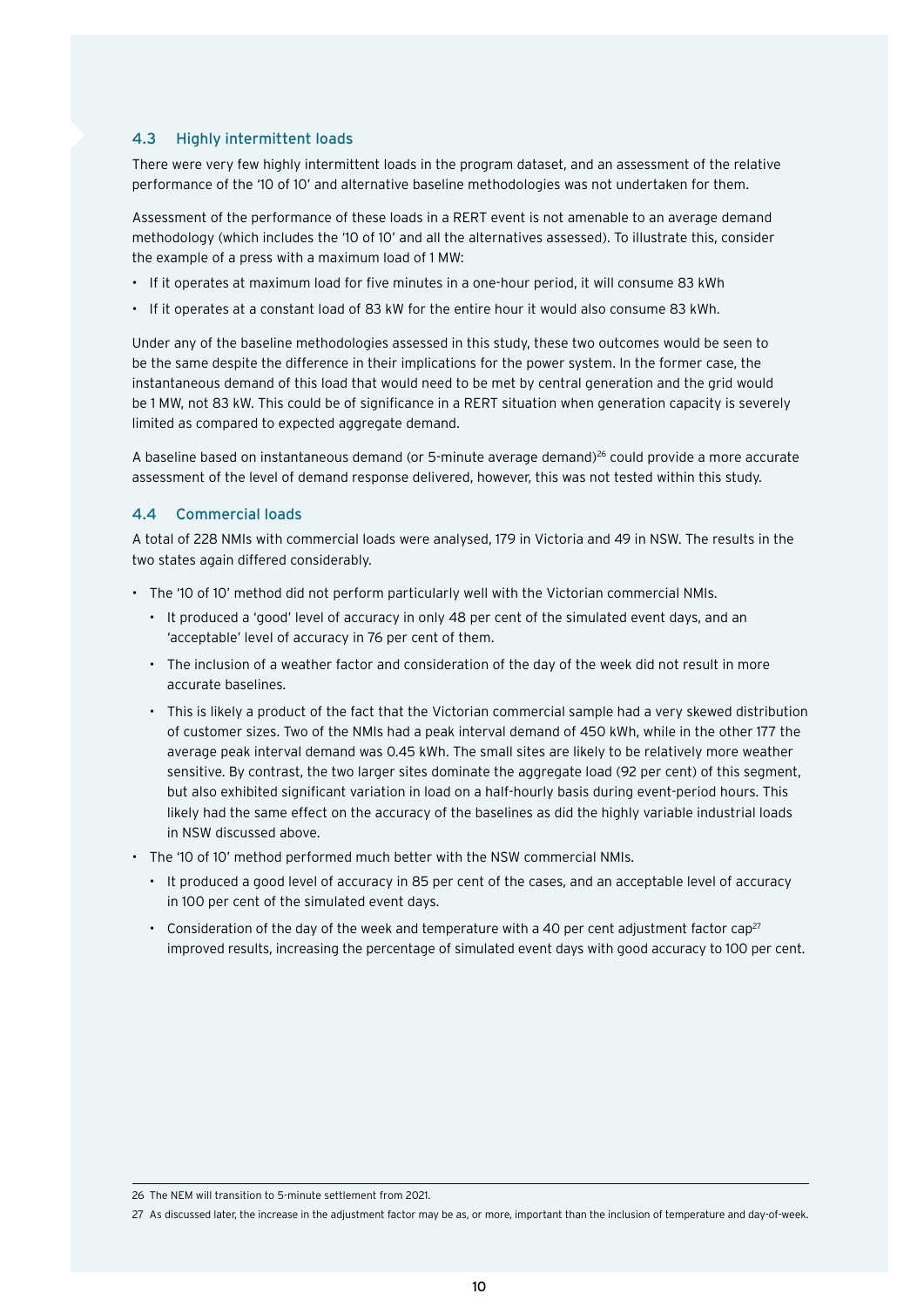Figures 4 and 5 illustrate the differences in the accuracy and bias of the various baseline approaches as applied to the commercial NMIs in Victoria and NSW.



Figure 4: Scatterplot results of accuracy and bias for VIC commercial NMIs

Figure 5: Scatterplot results of accuracy and bias for NSW commercial NMIs

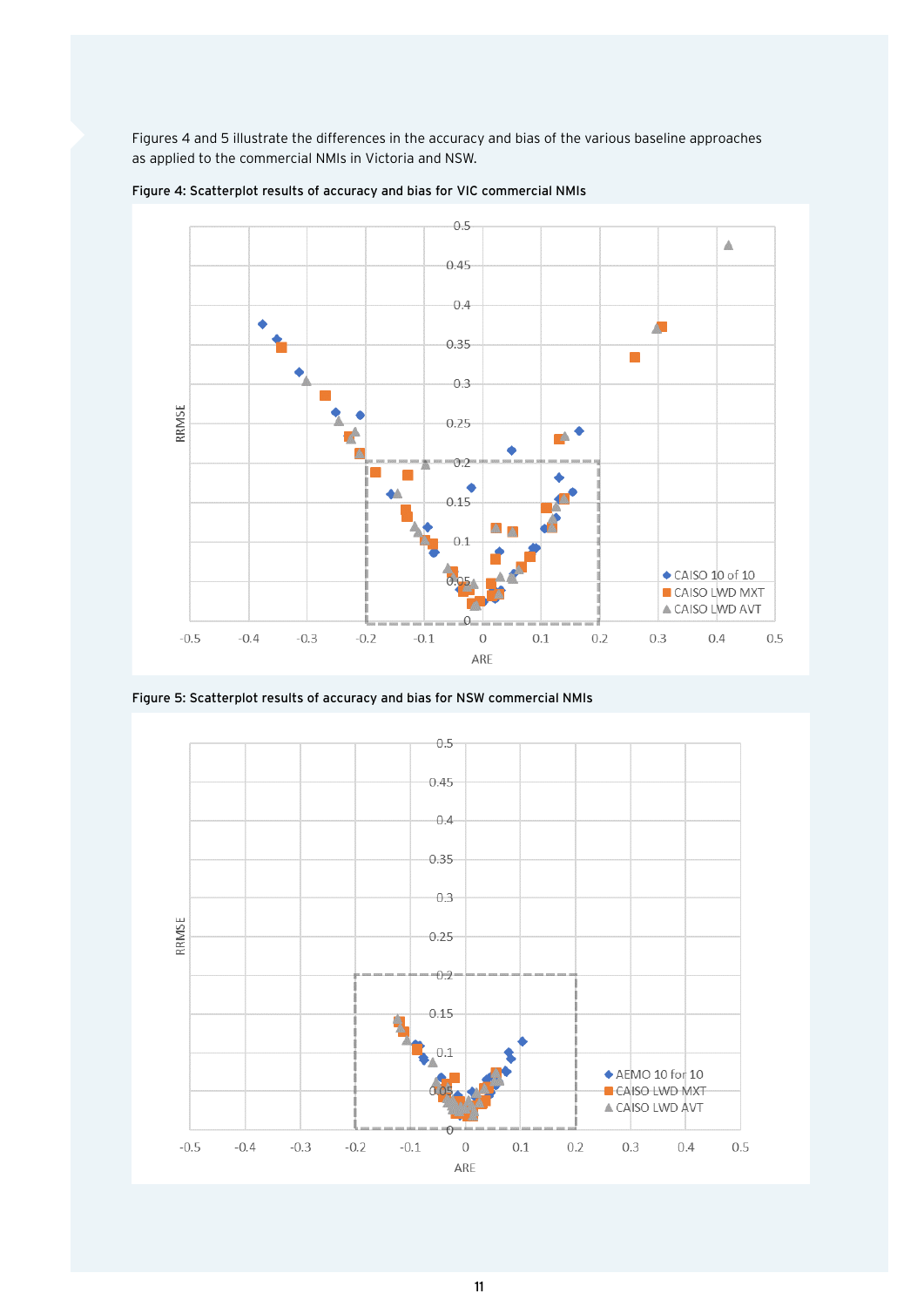<span id="page-14-0"></span>Table 4 summarises the results shown in Figures 4 and 5 in terms of the accuracy of the various baseline methodologies tested for application in the commercial sector. None of the baseline approaches produced an acceptable level of accuracy in more than 79 per cent of the simulated event days for commercial loads in Victoria. By contrast, all of the baseline approaches did so for 100 per cent of the events in NSW. However, in both states the use of a like day of the week and average temperature provided the best results.

| Table 4: Percentage of simulated event days for commercial loads with 'good' and 'acceptable' accuracy using |  |  |  |
|--------------------------------------------------------------------------------------------------------------|--|--|--|
| different baseline methods                                                                                   |  |  |  |

| Jurisdiction & Baseline method    | Good accuracy<br>(RRMSE < 10%) | Acceptable accuracy<br>(RRMSE < 20%) |
|-----------------------------------|--------------------------------|--------------------------------------|
| VIC commercial NMIs               |                                |                                      |
| '10 of 10'                        | 48%                            | 76%                                  |
| Maximum temperature               | 45%                            | 79%                                  |
| Average temperature               | 40%                            | 76%                                  |
| Day of week & maximum temperature | 35%                            | 66%                                  |
| Day of week & average temperature | 48%                            | 76%                                  |
| <b>NSW commercial NMIs</b>        |                                |                                      |
| $'10$ of $10'$                    | 85%                            | 100%                                 |
| Maximum temperature               | 85%                            | 100%                                 |
| Average temperature               | 89%                            | 100%                                 |
| Day of week & maximum temperature | 100%                           | 100%                                 |
| Day of week & average temperature | 100%                           | 100%                                 |

# 4.5 Loads that vary from day to day, but in a consistent pattern

Only a small number of NMIs – all of which were commercial facilities – exhibited a consistently variable load type. Retail establishments with extended trading hours on Thursday evening were the most common example of commercial facilities with a consistently variable load.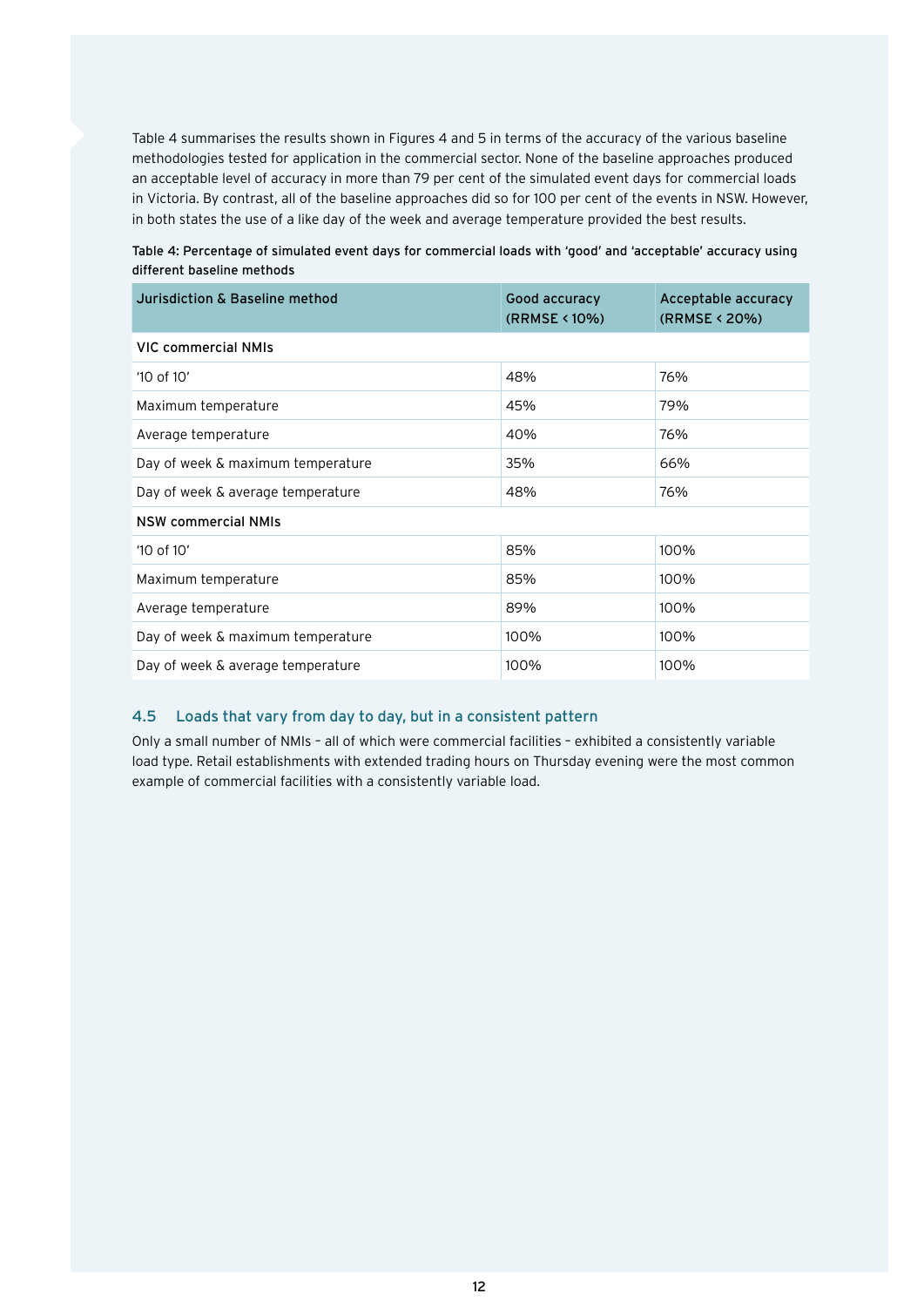Figure 6 illustrates the differences in the accuracy and bias of the various baseline approaches as applied to the commercial NMIs in one NSW proponent's portfolio, which included several consistently variable loads.



Figure 6: Scatterplot results of the accuracy and bias for the commercial NMIs in NSW portfolio characterised by 'consistently variable' loads

Table 5 summarises the results shown in Figure 6 in terms of the accuracy of the various baseline methodologies tested for this portfolio. It shows that the use of a 'day of week' approach and either maximum or average temperature was able to provide a 'good' level of accuracy in all simulated events.

|  | Table 5: Percentage of simulated event days with 'good' and 'acceptable' accuracy for a NSW portfolio with |  |  |  |  |  |
|--|------------------------------------------------------------------------------------------------------------|--|--|--|--|--|
|  | consistently variable loads using different baseline methods                                               |  |  |  |  |  |

| Jurisdiction & Baseline method    | Good accuracy<br>(RRMSE < 10%) | Acceptable accuracy<br>(RRMSE < 20%) |
|-----------------------------------|--------------------------------|--------------------------------------|
| NSW commercial NMIs               |                                |                                      |
| $'10$ of $10'$                    | 76%                            | 100%                                 |
| Maximum temperature               | 83%                            | 100%                                 |
| Average temperature               | 80%                            | 99%                                  |
| Day of week & maximum temperature | 100%                           | 100%                                 |
| Day of week & average temperature | 100%                           | 100%                                 |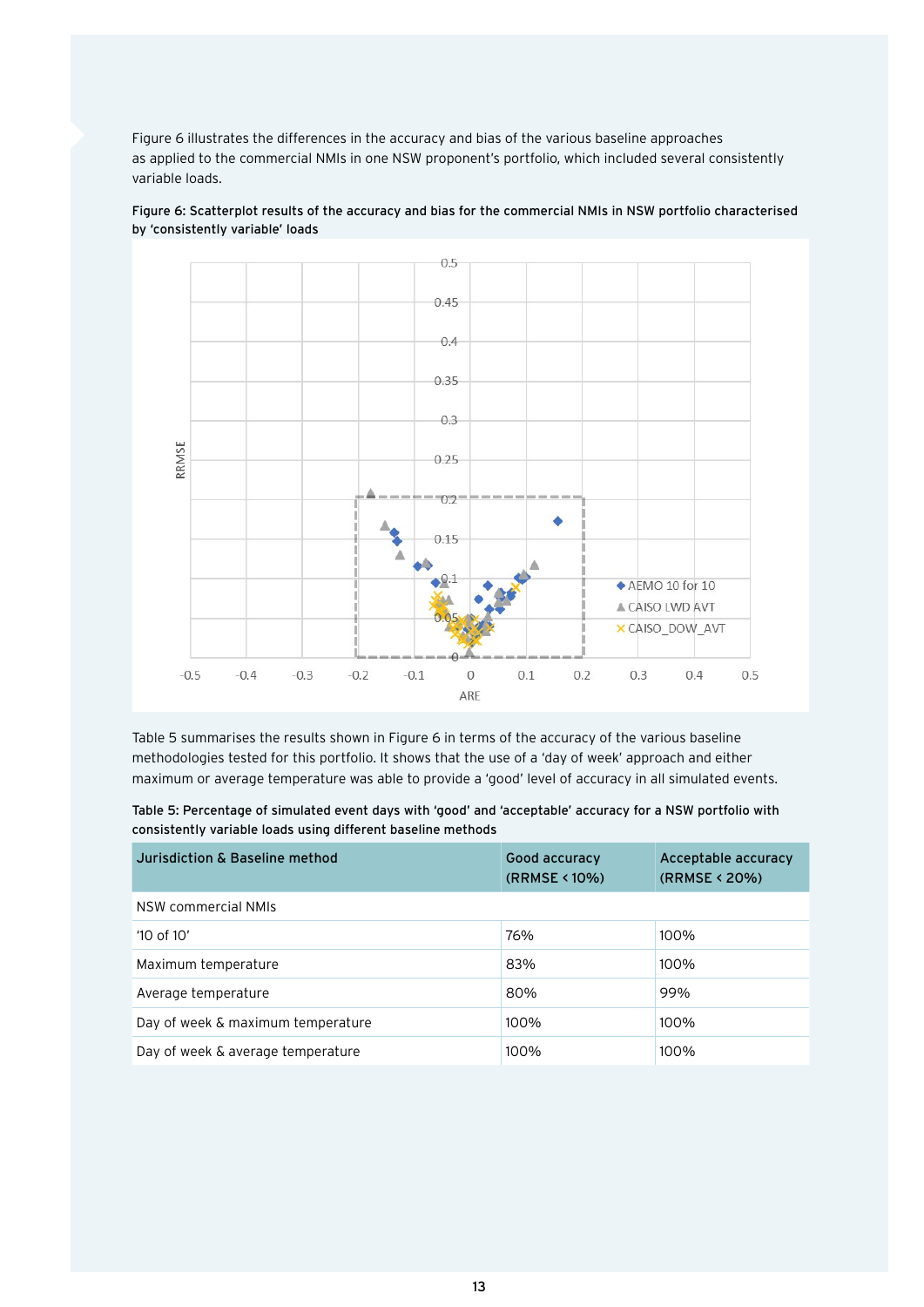# <span id="page-16-0"></span>4.6 Residential loads

Metering data on residential NMIs was only available from Victorian DR portfolios.

#### 4.6.1 Weather-sensitive loads

Weather sensitivity is most pronounced in the residential and small commercial sectors. Figure 7 illustrates the differences in the accuracy and bias of the various baseline approaches as applied to weather sensitive residential loads in Victoria.



Figure 7: Scatterplot results of accuracy and bias for VIC residential weather-sensitive loads

Table 6 summarises the results shown in Figure 7 in terms of the accuracy of the various baseline methodologies tested for weather-sensitive residential NMIs in Victoria. It shows that none of the methodologies tested resulted in baselines with 'good' accuracy in more than 40 per cent of the simulated events. By contrast, all of the methodologies produced an acceptable level of accuracy in at least 70 per cent of the simulated events, with the use of average temperature seeming to be a bit more effective than maximum temperature. Inclusion of consideration of the day of the week did not show material improvement in results.

Table 6: Percentage of simulated event days with 'good' and 'acceptable' accuracy for weather-sensitive residential loads in VIC using different baseline methods

| Customer segment & baseline method | Good accuracy<br>(RRMSE < 10%) | Acceptable accuracy<br>(RRMSE < 20%) |
|------------------------------------|--------------------------------|--------------------------------------|
| VIC residential non-PV NMIs        |                                |                                      |
| $'10$ of $10'$                     | 27%                            | 70%                                  |
| Maximum temperature                | 37%                            | 76%                                  |
| Average temperature                | 33%                            | 83%                                  |
| Day of week & maximum temperature  | 40%                            | 77%                                  |
| Day of week & average temperature  | 23%                            | 80%                                  |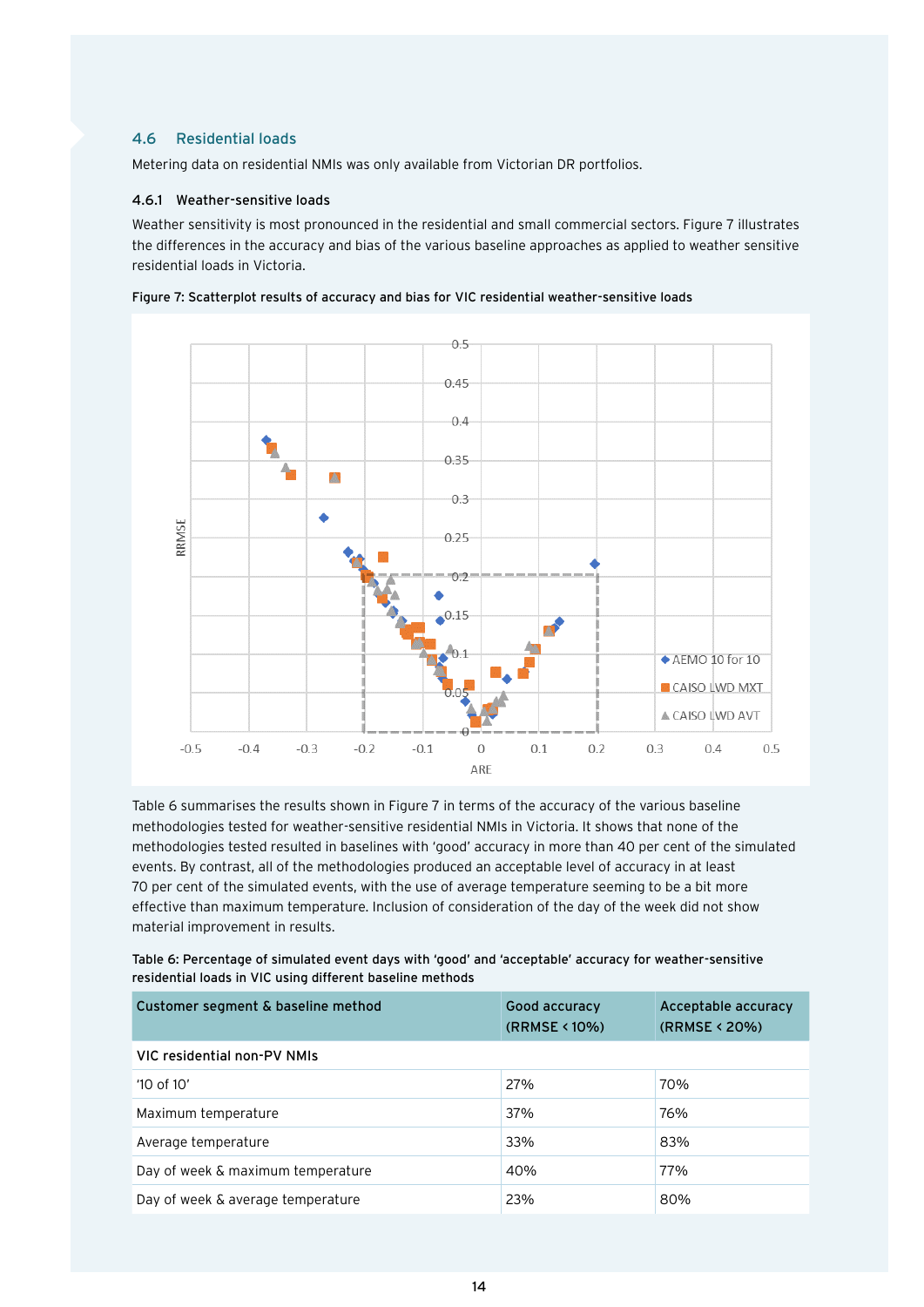<span id="page-17-0"></span>Figure 8 shows the aggregate load profile of non-PV residential RERT Trial participants in Victoria for the 8<sup>th</sup> (in blue) and 9<sup>th</sup> (in red) of February 2017. These profiles show that load shape (and slope) can differ substantially from day to day.



Figure 8: Load profiles of non-PV residential NMIs in VIC for 8 & 9 February 2017

The two days shown in Figure 8 were the peak demand days in the 2016-17 summer in Victoria. Both these days had similar maximum temperatures of 35°C to 36°C and average temperatures of 26.7°C to 26.8°C. The '10 of 10' approach and even a like-weather day methodology is based on the assumption that these two days would be expected to have the same (or very similar) load profiles. However, as can be seen, they do not. In particular, the load profile on the second day has much lower peak demand than the first day despite the fact that they were very similar in average and maximum temperature.<sup>28</sup>

These load profiles also run counter to the general view that peak demand increases over the course of successive hot days. That observation may hold true for total load in an area, even if the pattern shown here suggests that residential peak demand may be lower and occur earlier on the second (and possibly subsequent) hot days. However, the pattern has implications for the accuracy of the '10 of 10' or even likeweather day baseline approaches when applied to residential DR portfolios in periods of consecutive hot days.

# 4.6.2 Loads influenced by rooftop PV generation

Rooftop PV systems were only identified to be in use in the residential sector. In addition, all of the sites for which metering data was available were in Victoria where PV systems are net metered, making it impossible to disaggregate electricity consumed from the PV system from total household electricity consumption. This in turn makes it difficult to assess how the household's consumption of electricity from the grid on a RERT day differs from its non-RERT day (i.e. baseline) consumption.

<sup>28</sup> Energy consumption on 8 February 2017 (the highest peak day) was 70,934 kWh; on the 9<sup>th</sup> it was 75,967 kWh. One possible explanation of these differences may be that air-conditioning is turned on in the afternoon of the first hot day causing a massive peak load, but then is likely to remain on overnight and throughout the next day due to the sustained high temperatures. This results in a higher level of consumption in the morning of the second day but avoids the start-up load required on the first day, thereby resulting in a much softer peak on the second day. It should be noted that the thermal resistance of the home will also play a role in determining how quickly the internal space heats up and the resulting timing of the need for air-conditioning.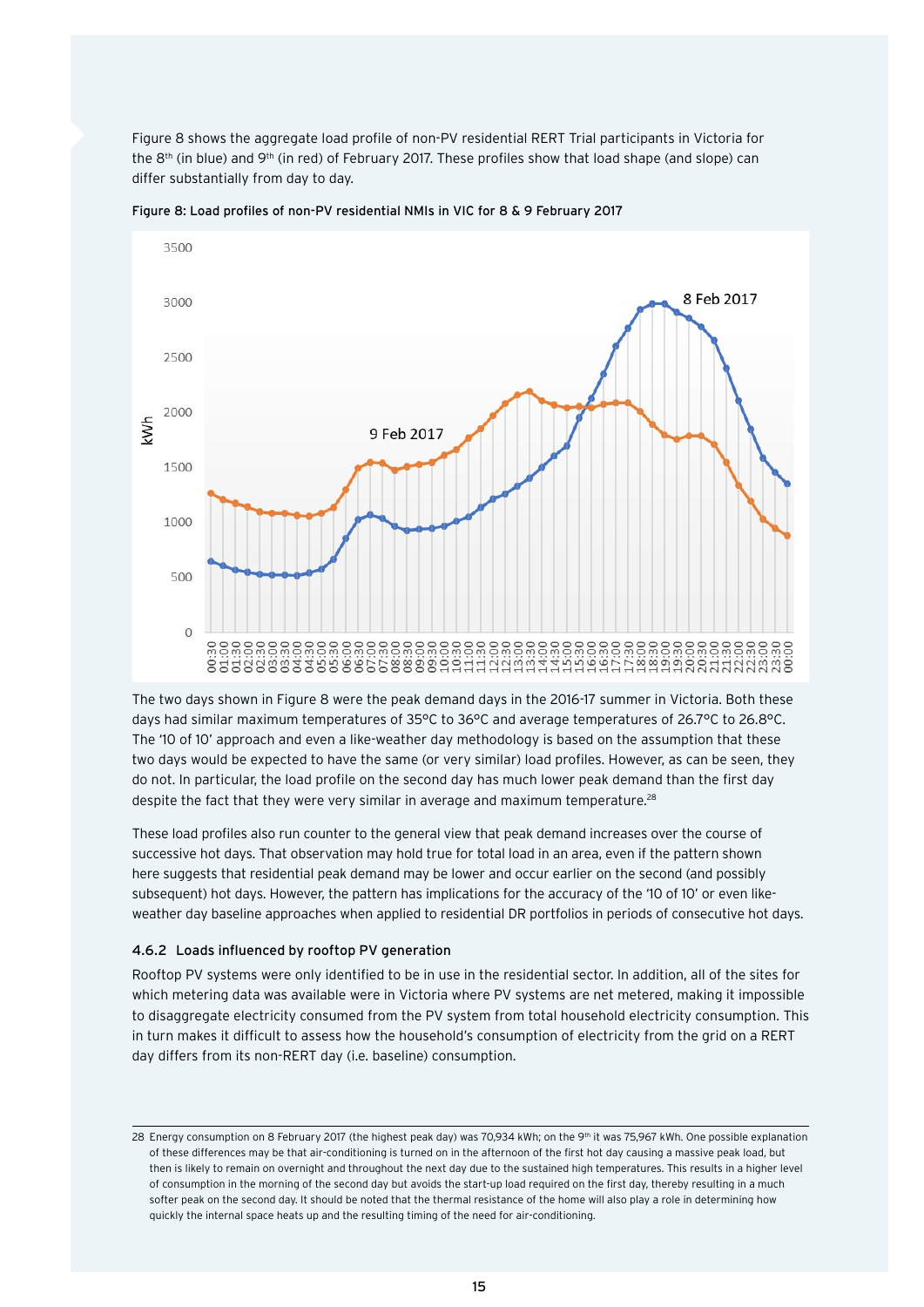An indirect method comprised of the following steps was undertaken to estimate and thereby normalise average household consumption for PV output:

- An estimate was made of the aggregate PV generation in two two-digit postcodes.<sup>29</sup> The key inputs to the estimate were the PV production profile of a PV system within the two postcodes, and data from the Australian PV Institute (APVI) on the half-hourly electricity generation of the average-sized PV system installed within those postcodes.
- The resulting aggregate half-hourly PV generation was added to the metered load of the sites with PV in those two postcodes.
- This was assumed to produce the gross consumption of these residences (as any export would have been accounted for as negative consumption in the net metered PV load).
- The '10 of 10' and alternative baseline approaches were then applied to this gross assumption.

None of the baseline approaches that were tested were found to produce good or acceptably accurate baselines for the residential PV segment in any of the simulated events. As can be seen by the very few data points in Figure 9 below, very few of the simulated events produced RRMSE values lower than 0.5.

As noted above, this result is very much a product of the inability to account for total PV output where net metering is used. It is likely that gross metering of the PV contribution (which would allow accurate assessment of the total consumption of electricity within the house) would produce baseline accuracy results closer to those discussed above for houses without rooftop PV systems.

#### Figure 9: Scatterplot results of accuracy and bias for VIC non-PV residential NMIs



29 30XX and 31XX, which cover Melbourne and the greater Melbourne suburban area.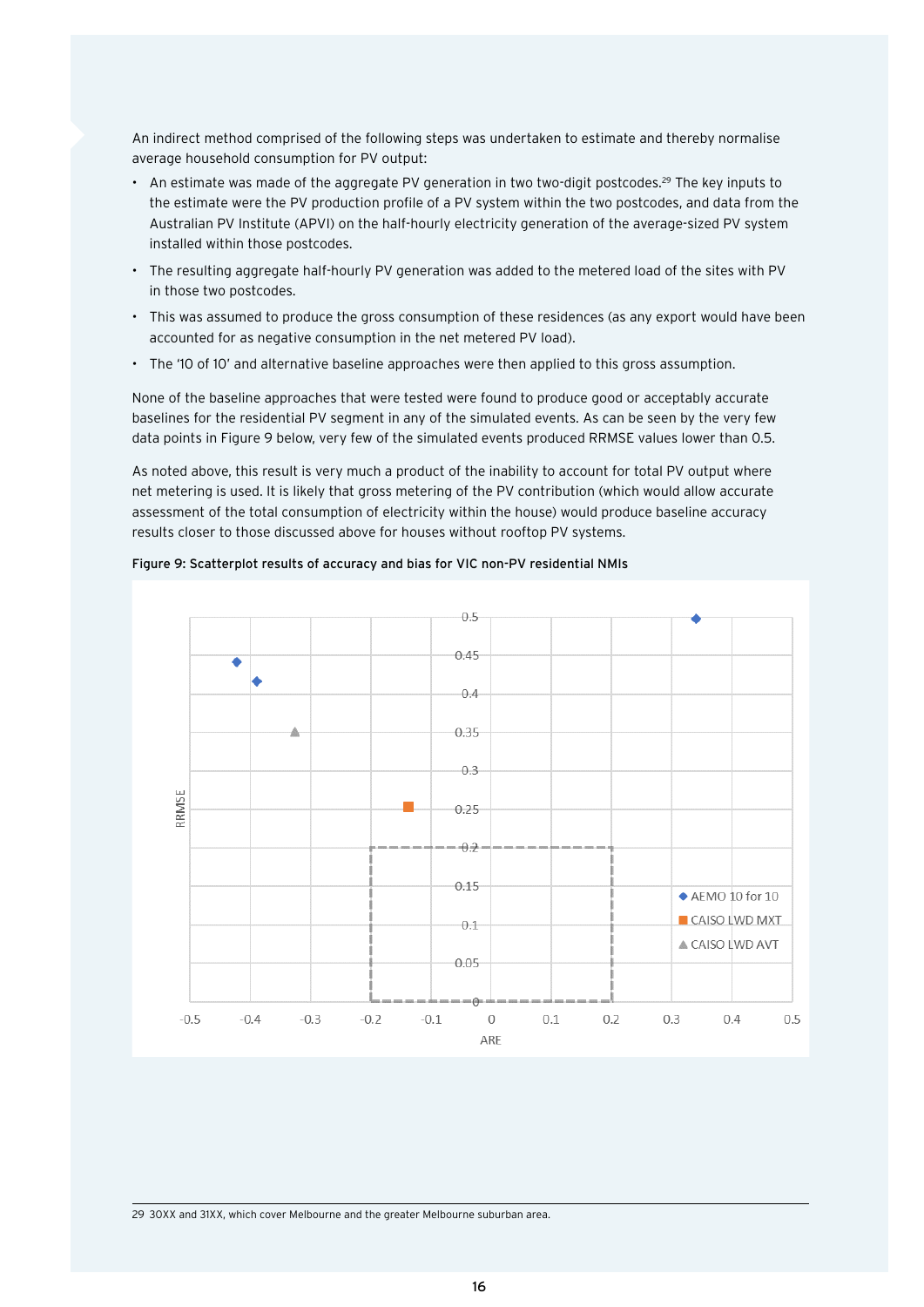<span id="page-19-0"></span>Table 7 summarises the results shown in Figure 9 in terms of the accuracy provided by the various baseline methodologies tested for residential properties with rooftop PV systems in Victoria.

| Table 7: Percentage of simulated event with 'good' and 'acceptable' accuracy for VIC residential properties with |  |  |
|------------------------------------------------------------------------------------------------------------------|--|--|
| rooftop PV systems using different baseline methods                                                              |  |  |

| Customer segment & baseline method | Good accuracy<br>(RRMSE < 10%) | Acceptable accuracy<br>(RRMSE < 20%) |
|------------------------------------|--------------------------------|--------------------------------------|
| VIC residential PV NMIs            |                                |                                      |
| $'10$ of $10'$                     | 0%                             | $0\%$                                |
| Maximum temperature                | 0%                             | 0%                                   |
| Average temperature                | 0%                             | 0%                                   |
| Day of week & maximum temperature  | 0%                             | 0%                                   |
| Day of week & average temperature  | 0%                             | 0%                                   |

# 4.7 Impact of a larger adjustment factor

All of the alternative baselines included an increase in the adjustment factor cap from the +/-20 per cent used in the '10 of 10' approach to +/-40 per cent. The adjustment factor cap places a limit on the amount by which the baseline can be adjusted to account for any difference in the consumption of a facility (or a portfolio) in the lead-up to dispatch of DR on an event day when compared to that same time period in the qualifying days that are used to create the baseline. Where the difference in consumption in that time period between event days and qualifying days is large, a smaller cap will result in a lower baseline and an under-calculation of the amount of demand response delivered.

The table below shows the percentage of total simulated event day observations in which the 20 per cent and 40 per cent adjustment factor caps allowed the full difference between consumption in the pre-event period on the event and qualifying days to be reflected in the adjusted baseline. The 20 per cent cap caused a moderate level of restriction in the adjustment of baselines for the industrial and commercial sectors, though slightly more in the commercial sector, and a significantly larger proportion of the baselines for residential facilities. The use of the 40 per cent cap resulted in a material reduction in the proportion of baselines whose adjustments were restricted in the commercial and some of the industrial portfolios, but a lesser reduction in the residential portfolios.

The outlier in Table 8 is the NSW industrial sector, in which about the same number of the baselines were restricted with either the 20 per cent or the 40 per cent adjustment factor cap. This is probably a by-product of the high level of half-hourly load variability of that group (as discussed in Section 4.2).

|  |  | Table 8: Proportion of simulated event days in which the cap restricted the adjustment of the baseline |
|--|--|--------------------------------------------------------------------------------------------------------|
|  |  |                                                                                                        |

| Jurisdiction / sector   | 10 of 10<br>$(+/- 20\%$ cap) | Alternative baselines<br>$(+/- 40\%$ cap) |
|-------------------------|------------------------------|-------------------------------------------|
| Industrial loads        |                              |                                           |
| Victoria                | 14%                          | None                                      |
| New South Wales         | 33%                          | 37% to 47%                                |
| <b>Commercial loads</b> |                              |                                           |
| Victoria                | 30%                          | 0% to 3%                                  |
| New South Wales         | 43%                          | None                                      |
| Residential loads       |                              |                                           |
| Victoria                | 77%                          | 57% to 77%                                |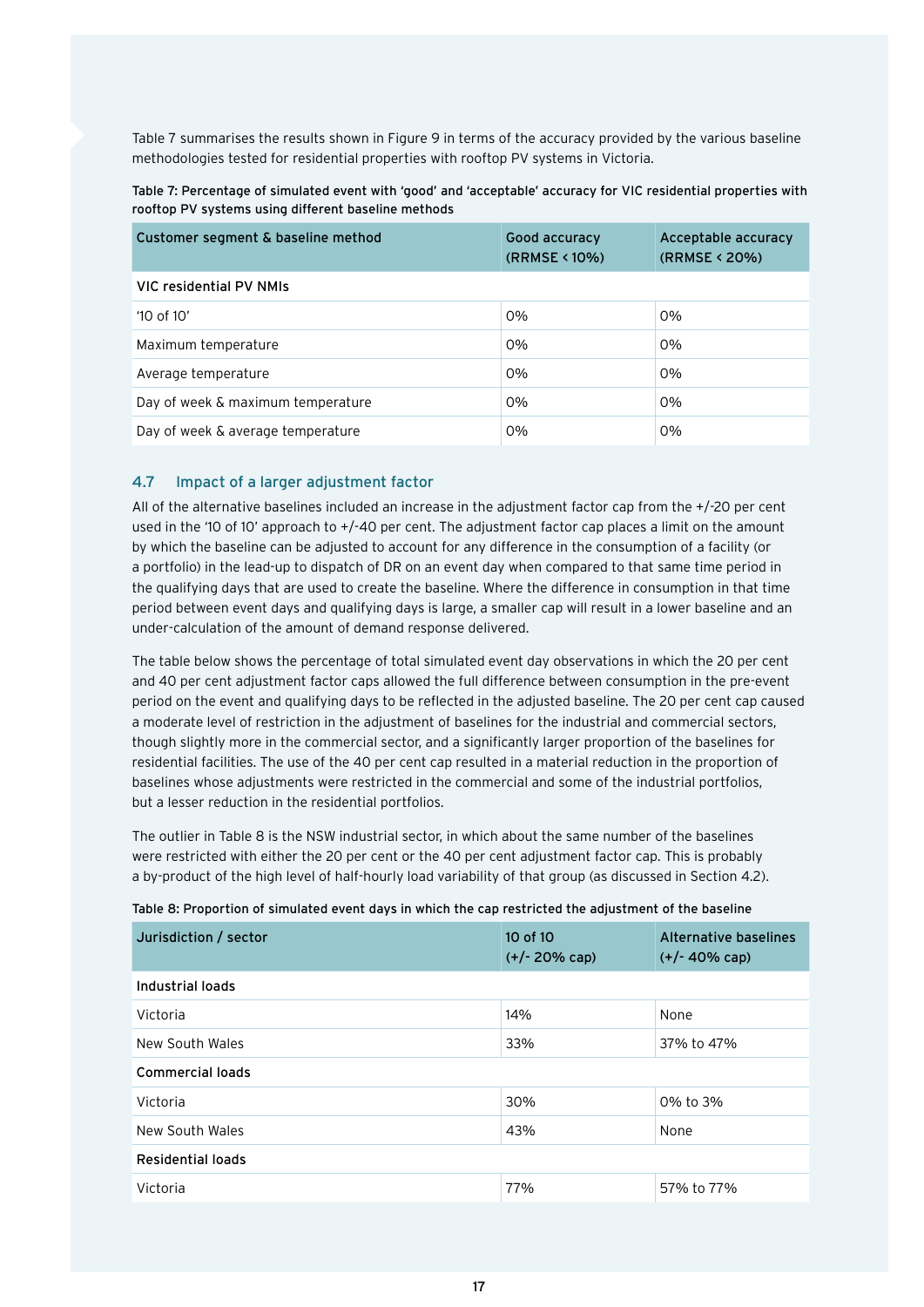Tests were not run on the '10 of 10' approach with a 40 per cent (rather than the 20 per cent) adjustment factor cap. As a result, the impact of the larger cap on the accuracy of the baseline has not been quantified. However, given that actual consumption on the simulated event days was known, and the accuracy test was based on how well the baseline could predict that consumption, it is reasonable to expect that restriction of the baseline would reduce accuracy.

On the other hand, the use of a larger adjustment factor cap creates an opportunity for gaming. If a DR provider knows that a RERT event will be called, they could theoretically increase their consumption in the pre-event period which would have the effect of increasing their adjusted baseline and therefore increasing the DR calculated from it. The larger the adjustment cap, the greater the opportunity for gaming of this sort. This can be reduced by other program measures, for example the amount of notice given for an event, and the length and proximity of the adjustment window to the event period. There is also the question of whether the pay-off from such gaming would be worth it given the monetary cost of the artificial increase in consumption and the risk that the event might not be called in the end.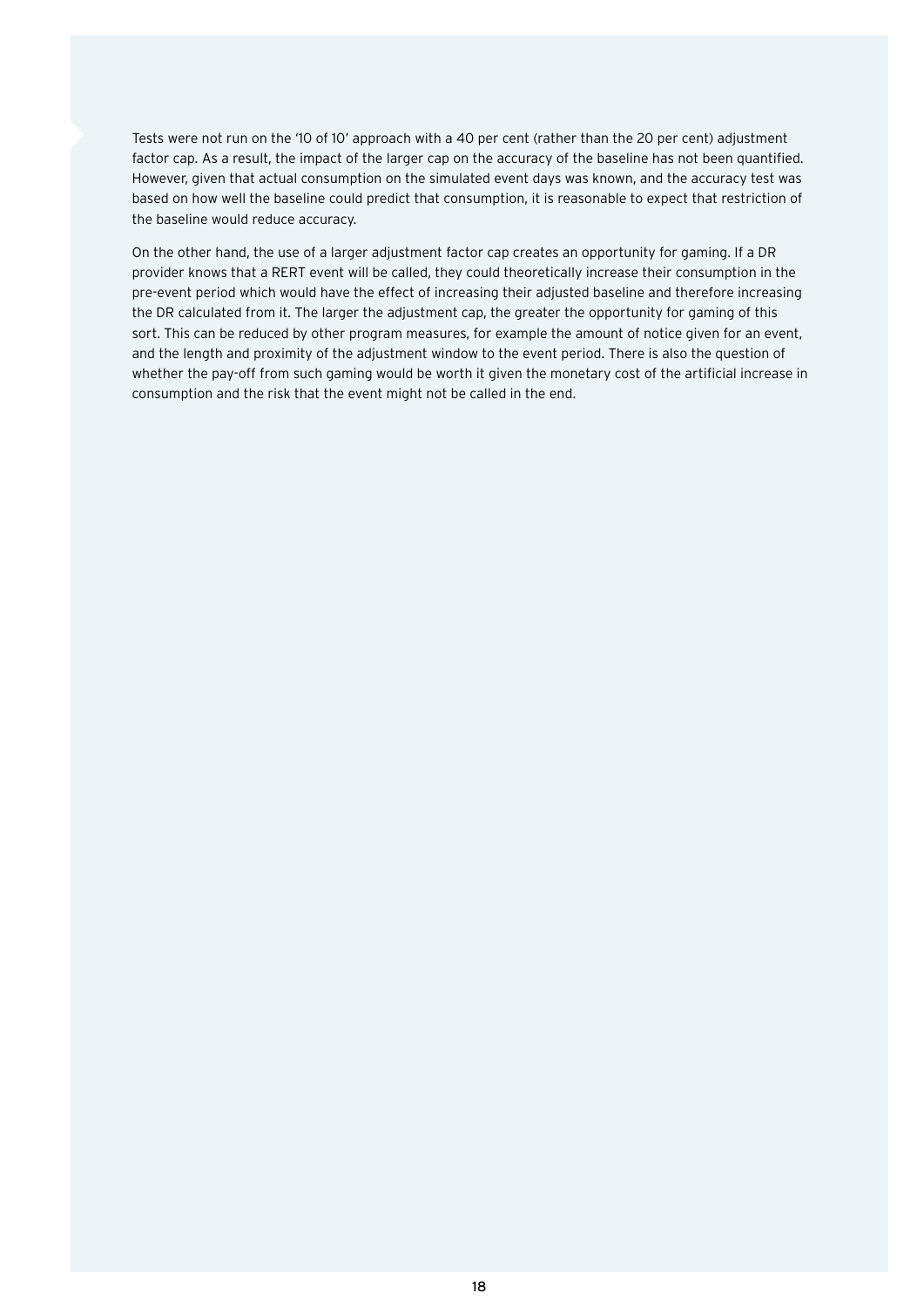# <span id="page-21-0"></span>5. ALTERNATIVE APPROACHES TO BASELINING

## 5.1 Approaches identified by proponents in the ARENA program

Three of the proponents developed alternative approaches for calculating customer baselines. These have not been assessed as part of this study but are discussed below.

#### 5.1.1 AGL

AGL developed and used a methodology based on the concept of anchoring, which averages the usage at a particular time of the day for days of a similar temperature over the last five weeks (differentiating usage on weekdays and weekends) and anchors it to the actual consumption before and after the event. It is calculated using the following steps:

- Generation of a site level forecast based on regression of the previous five weeks net load (load minus solar) excluding any controlled load channels against temperature, time of day and workday/non-workday. The regression of the previous five weeks net load is used to identify the best "shape" that corresponds to the event day.
- De-biasing by comparing the previous seven days' forecasts against the actuals for the same time of day in the event period and adjusting the event period baseline forecast.
- Anchoring the predicted consumption outside the event period to the actual consumption on that day, based on smoothed consumption either side of the event period.

AGL stated that its approach allows the adjustment period to better account for the specific temperature on the day and that it is suitable for both PV and non-PV customers, thereby improving the accuracy of this approach as compared to the '10 of 10'.

#### 5.1.2 United Energy

United Energy proposed an alternative baseline approach that retains the '10 of 10' method with an adjustment period, plus the additional parameters:

- Extends the period of qualifying days to two years prior to the event day.
- Selects the 10 reference days based on like maximum temperatures (i.e. within 4°C of the event day maximum temperature) at a defined Bureau of Meteorology site.
- Uses the hour immediately preceding the event as the adjustment period (shorter than the 3-hour period used in the '10 of 10' method).
- Retains the 20 per cent adjustment cap.

# 5.1.3 Zen Ecosystems

Zen Ecosystems used a linear baseline as an alternative to the '10 of 10' approach in assessing the performance of its behavioural residential DR portfolio on a test day characterised by a very high temperature.

The linear baseline is constructed by drawing a straight line from the portfolio's average half-hourly metered consumption approximately 1 hour prior to the start of the DR event until approximately 1 hour after the close of the event. Note that this does not use previous days – the baseline is constructed using only the actual metered data of the portfolio on the event day. This approach has some of the characteristics of anchoring, in that it effectively averages variations between the hour before and the hour after the event.

# 5.2 Approaches identified in other jurisdictions

PJM and South Korea use alternative baselining approaches in their demand response programs. Their approaches use the same basic components as those used in the CAISO '10 of 10' methodology, though the specifics of the components differ from those in the '10 of 10' approach. These approaches described in this section are included to provide information on other options.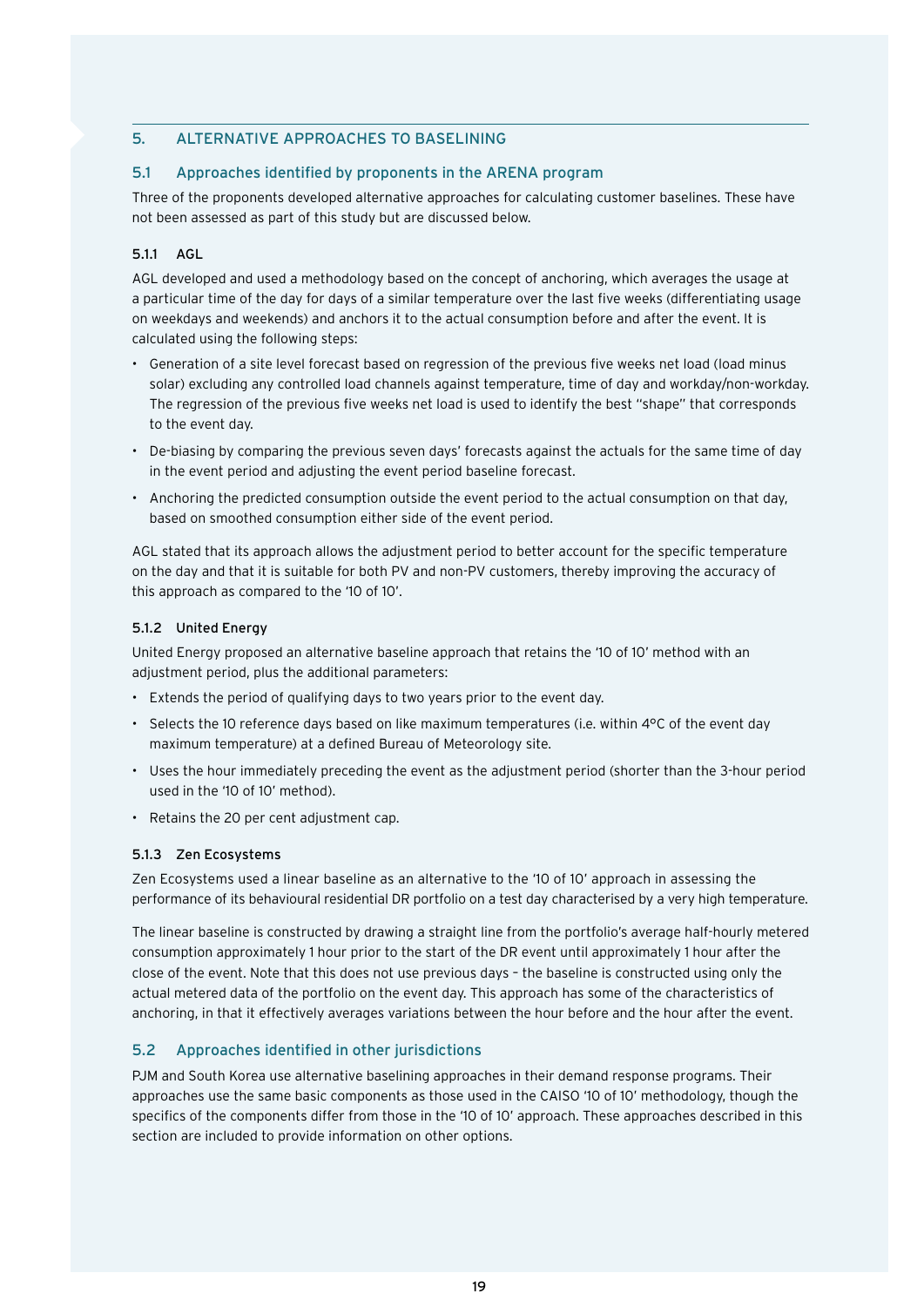## <span id="page-22-0"></span>5.2.1 PJM

PJM uses a different baselining approach for DR that is used in the energy market or to provide ancillary services, as compared to the approach it uses for DR deployed to provide emergency capacity.

PJM's baseline method for DR deployed in the energy market or to provide ancillary services has the following features:

- Selection Window The selection window is 45 calendar days.
- Qualifying Day The three, five or seven (depending on the baseline method selected) most recent non-event days matched by either the day of the week or the weather according to defined criteria.
- Reference Days Either the three or five middle demand days. The average of the load profiles on the reference days is the proxy baseline, called the 'unadjusted baseline'.
- Adjustment Period Three hours with a one-hour buffer prior to the event.
- Adjustment Limit 20 per cent is the maximum amount that the baseline can be varied as a result of differences during the adjustment period between the actual load on the day of the event and the baseline load.

PJM has also developed a separate approach for DR that is used to provide emergency capacity, which could provide some useful transferability to the RERT. For participation in the PJM Capacity Market, participants must have sufficient metering and be capable of 1 or 5 minute settlement. An anchoring type of approach with real time metering is used to measure the DR contribution. Participants must be able to demonstrate an actual change in demand for the defined period of the capacity call.

#### 5.2.2 South Korea

In South Korea, demand response participants can choose between two baseline approaches:

- The '6 of 10' method The average of the middle six days (by load) of the most recent 10 qualifying days (from up to the previous 20 days) before the event day. The two highest load and the two lowest load days from the 10 days are discarded.
- The '4 of 5' method The average of the four highest load days selected from the previous five qualifying days (from up to the previous 10 days).

For each method there are two optional adjustments allowed:

- Unusual days Proponents are allowed to remove any day ('unusual day') where the average load for that day is less than 75 per cent or over 125 per cent of the highest average load day for the reference period (note that for residential customers only the lower limit is used). If the number of qualifying days falls below the number required, the most recent 'unusual day' is used in the calculation.
- Symmetric Additive Adjustment This is a similar approach to that used by AEMO where the baseline can be adjusted based on a comparison of the load for a three-hour period (from four hours to one hour) before the commencement of the demand response. This is applied as an addition or subtraction from the baseline.

This approach allows the baseline method to be tailored to the site to provide the most accurate and beneficial results for the site and therefore for the market.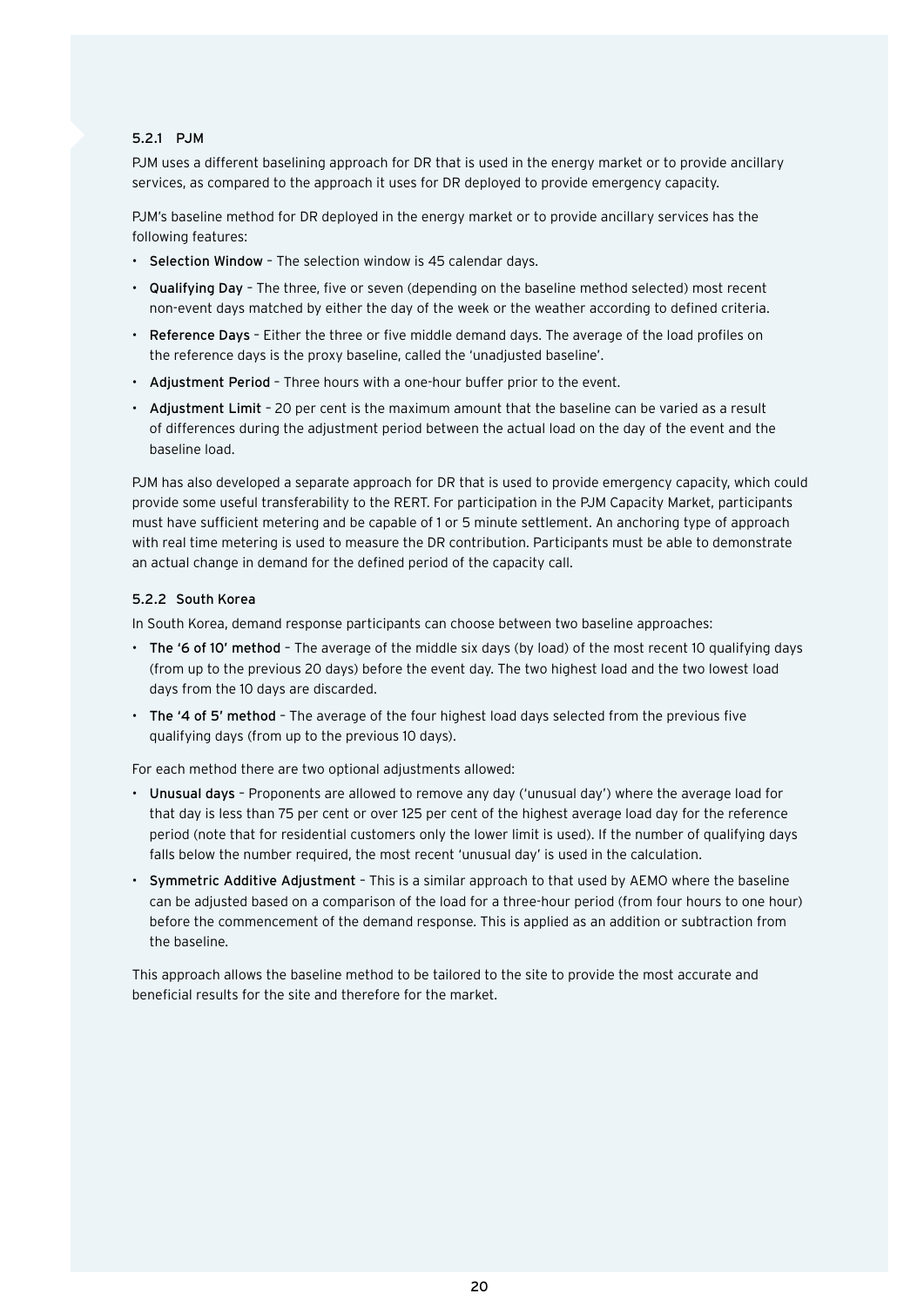# <span id="page-23-0"></span>6. CONCLUSIONS

The results of this analysis suggests that the '10 of 10' baseline methodology currently used in the RERT is adequate for certain types of loads, particularly those of larger commercial and industrial customers whose energy consumption is relatively similar from day to day and not particularly weather sensitive.

However, the '10 of 10' methodology does not – and was not designed to – function particularly well in predicting the consumption of loads that do not exhibit a high level of consistency, particularly in the shape but also in the level of their electricity consumption from day to day. This is especially problematic in the case of the RERT which is often (though not always) activated on days characterised by very high levels of demand, which also changes the demand profiles of many types of customers.

Examples of these types of loads that were present in the portfolios of the proponents in the RERT Trial analysed in this study included:

- Residential customers with and without rooftop PV systems. In the case of residences without PV systems, this is likely the impact of weather sensitivity and household occupancy patterns that vary from day to day. In the case of residences with rooftop PV systems, this is likely to do with variations in the amount of energy available from the PV system from day to day as well as the factors affecting residences without PV.
- Some commercial loads, particularly those with a high degree of weather sensitivity or operational factors that reduce the similarity of the consumption and consumption profile from day to day.
- Larger loads that exhibit a high degree of variability in their electricity consumption that is driven by internal operational rather than external factors.

Although no examples were included in this analysis, it is likely that the '10 of 10' baseline methodology would also not function well in the case of commercial loads with PV systems whose installed capacity is a material proportion of the average load of the facility itself.

Several modifications to the '10 of 10' methodology were tested for their ability to provide better predictions of the consumption for portfolios comprised of different types of customers and loads. These modifications include how the qualifying days used to construct the baseline are selected, such as selecting qualifying days based on their similarity to the event day in terms of their:

- maximum temperature
- average temperature
- maximum temperature and day of the week
- average temperature and day of the week.

Each of these alternative methods include an increase in the cap on the amount by which the baseline can be adjusted based on the difference in consumption levels prior to the commencement of RERT activation on the event day as compared to that same time in the baseline. The increase in the cap was a 40 per cent difference, as compared to the 20 per cent cap used in the '10 of 10' approach.

Findings regarding the performance of these modified versions of the '10 of 10' approach were as follows:

- None of the modified versions provided anything more than exceedingly marginal improvements in as compared to the '10 of 10' approach for portfolios comprised of large industrial customers.
- Not surprisingly, the use of day of the week in combination with either maximum of average temperature was shown to improve results in the case of some commercial loads – primarily with those whose operating schedules show consistent variation by day of the week.
- Although several of these modifications resulted in reasonable improvement in the ability to predict the consumption of residential customers without PV systems on a RERT-type day, even with those improvements the frequency that any of the baselines tested provided good or acceptable accurate predictions of that consumption was still too low to be considered useful.